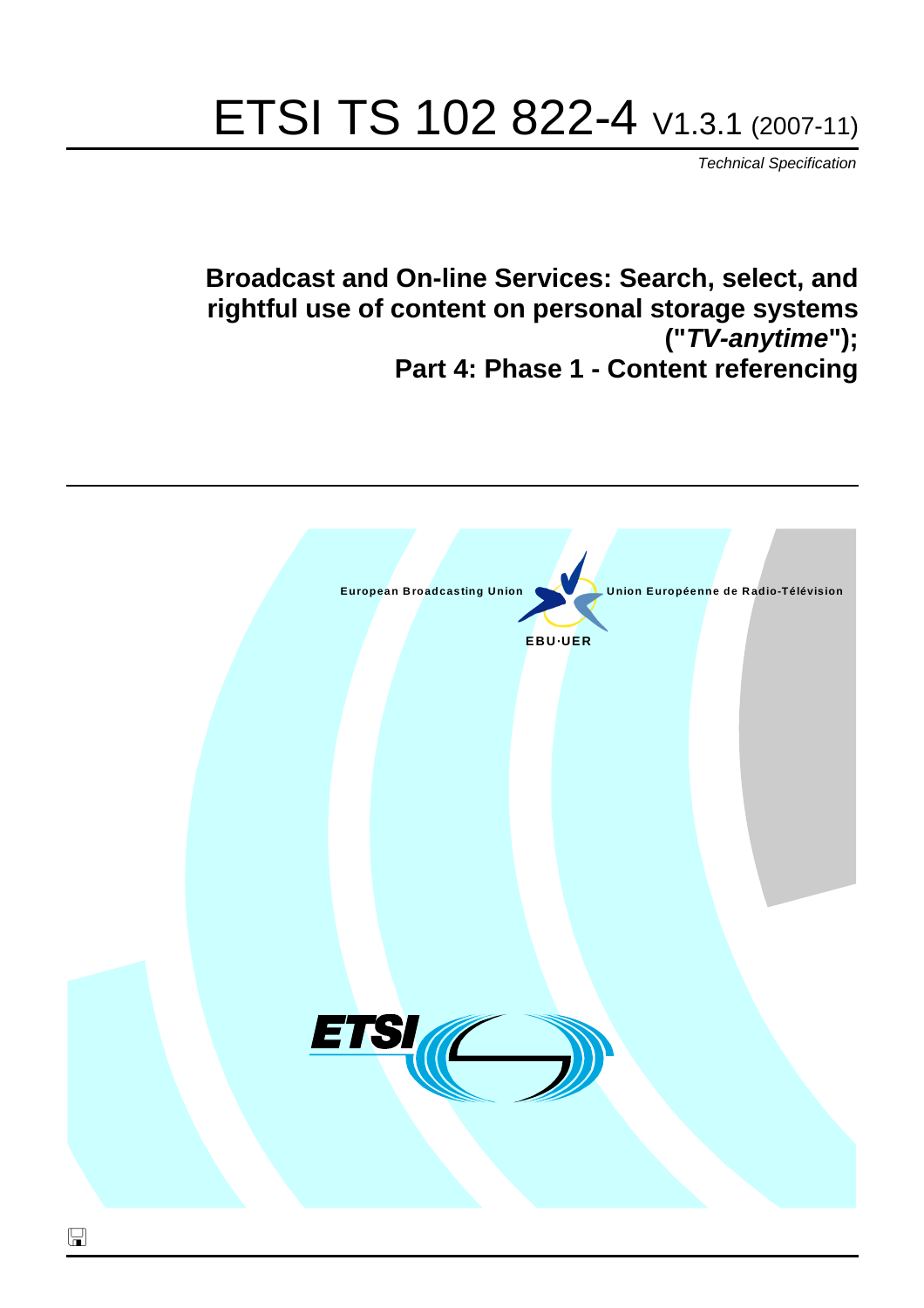Reference

RTS/JTC-TVA-PH1-30-04

Keywords

broadcasting, content, TV, video

#### *ETSI*

#### 650 Route des Lucioles F-06921 Sophia Antipolis Cedex - FRANCE

Tel.: +33 4 92 94 42 00 Fax: +33 4 93 65 47 16

Siret N° 348 623 562 00017 - NAF 742 C Association à but non lucratif enregistrée à la Sous-Préfecture de Grasse (06) N° 7803/88

#### *Important notice*

Individual copies of the present document can be downloaded from: [http://www.etsi.org](http://www.etsi.org/)

The present document may be made available in more than one electronic version or in print. In any case of existing or perceived difference in contents between such versions, the reference version is the Portable Document Format (PDF). In case of dispute, the reference shall be the printing on ETSI printers of the PDF version kept on a specific network drive within ETSI Secretariat.

Users of the present document should be aware that the document may be subject to revision or change of status. Information on the current status of this and other ETSI documents is available at <http://portal.etsi.org/tb/status/status.asp>

If you find errors in the present document, please send your comment to one of the following services: [http://portal.etsi.org/chaircor/ETSI\\_support.asp](http://portal.etsi.org/chaircor/ETSI_support.asp)

#### *Copyright Notification*

No part may be reproduced except as authorized by written permission. The copyright and the foregoing restriction extend to reproduction in all media.

> © European Telecommunications Standards Institute 2007. © European Broadcasting Union 2007. All rights reserved.

**DECT**TM, **PLUGTESTS**TM and **UMTS**TM are Trade Marks of ETSI registered for the benefit of its Members. **TIPHON**TM and the **TIPHON logo** are Trade Marks currently being registered by ETSI for the benefit of its Members. **3GPP**TM is a Trade Mark of ETSI registered for the benefit of its Members and of the 3GPP Organizational Partners.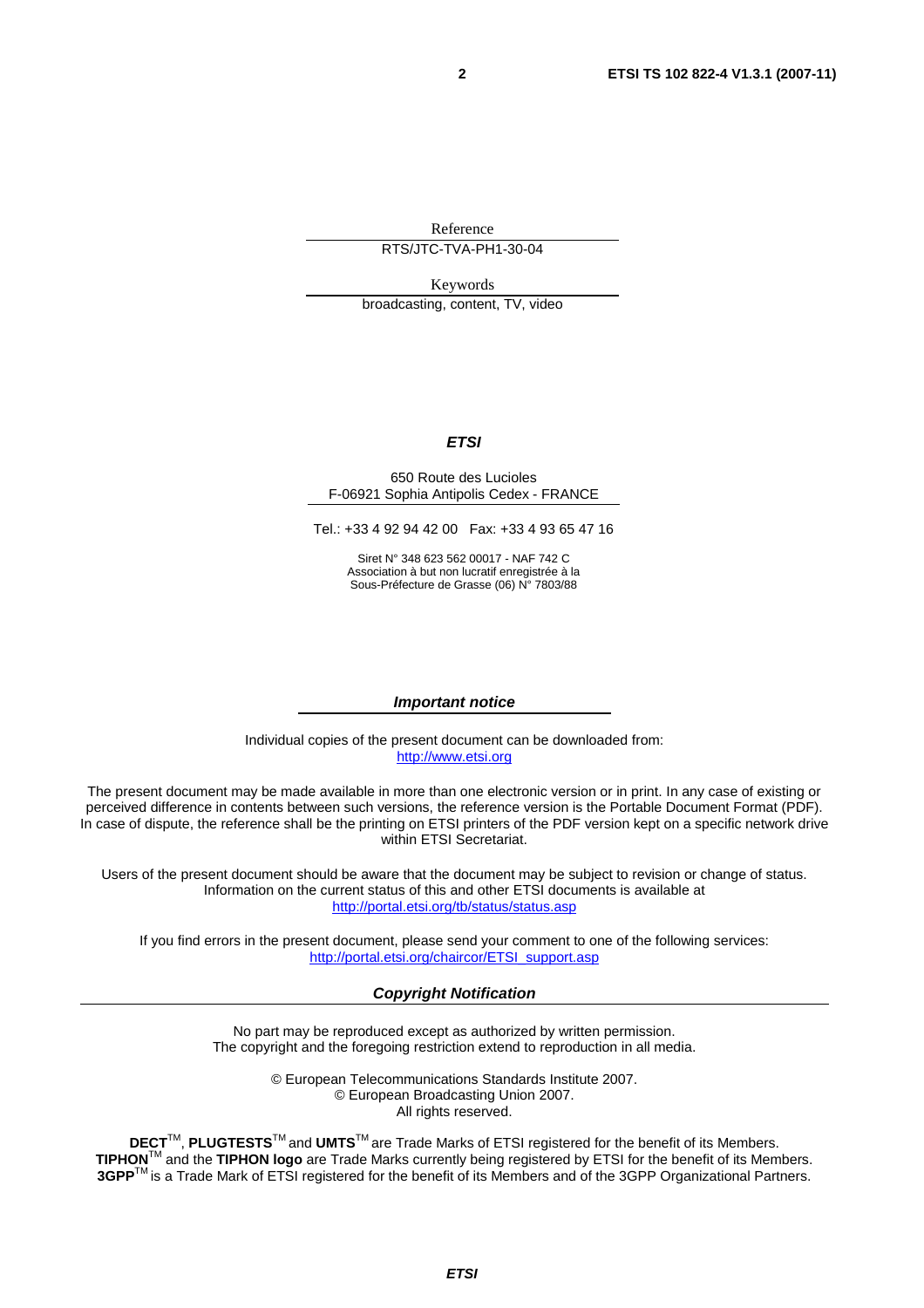# Contents

| 1                      |                             |  |
|------------------------|-----------------------------|--|
| 2                      |                             |  |
| 3<br>3.1<br>3.2<br>3.3 |                             |  |
| $\overline{4}$         |                             |  |
| 5                      |                             |  |
| 6                      |                             |  |
| 7                      |                             |  |
| 8                      |                             |  |
| 9                      |                             |  |
| 10                     |                             |  |
| 11<br>11.1             |                             |  |
| 12                     |                             |  |
| 12.1                   |                             |  |
| 12.1.1                 |                             |  |
| 12.2                   |                             |  |
| 12.2.1                 |                             |  |
| 12.3                   |                             |  |
| 12.3.1                 |                             |  |
| 12.3.2                 |                             |  |
| 12.3.3                 |                             |  |
| 12.3.4<br>12.3.4.1     |                             |  |
| 12.3.5                 |                             |  |
| 12.3.5.1               |                             |  |
| 12.3.5.2               |                             |  |
| 12.3.6                 |                             |  |
| 12.3.6.1               |                             |  |
| 12.3.7                 |                             |  |
| 12.3.7.1               |                             |  |
| 12.3.7.2               |                             |  |
| 12.3.7.3               |                             |  |
| 12.3.7.4               |                             |  |
|                        | <b>Annex A (normative):</b> |  |
| A.1                    |                             |  |
| A.1.1                  |                             |  |
| A.1.2                  |                             |  |
|                        |                             |  |
| A.2                    |                             |  |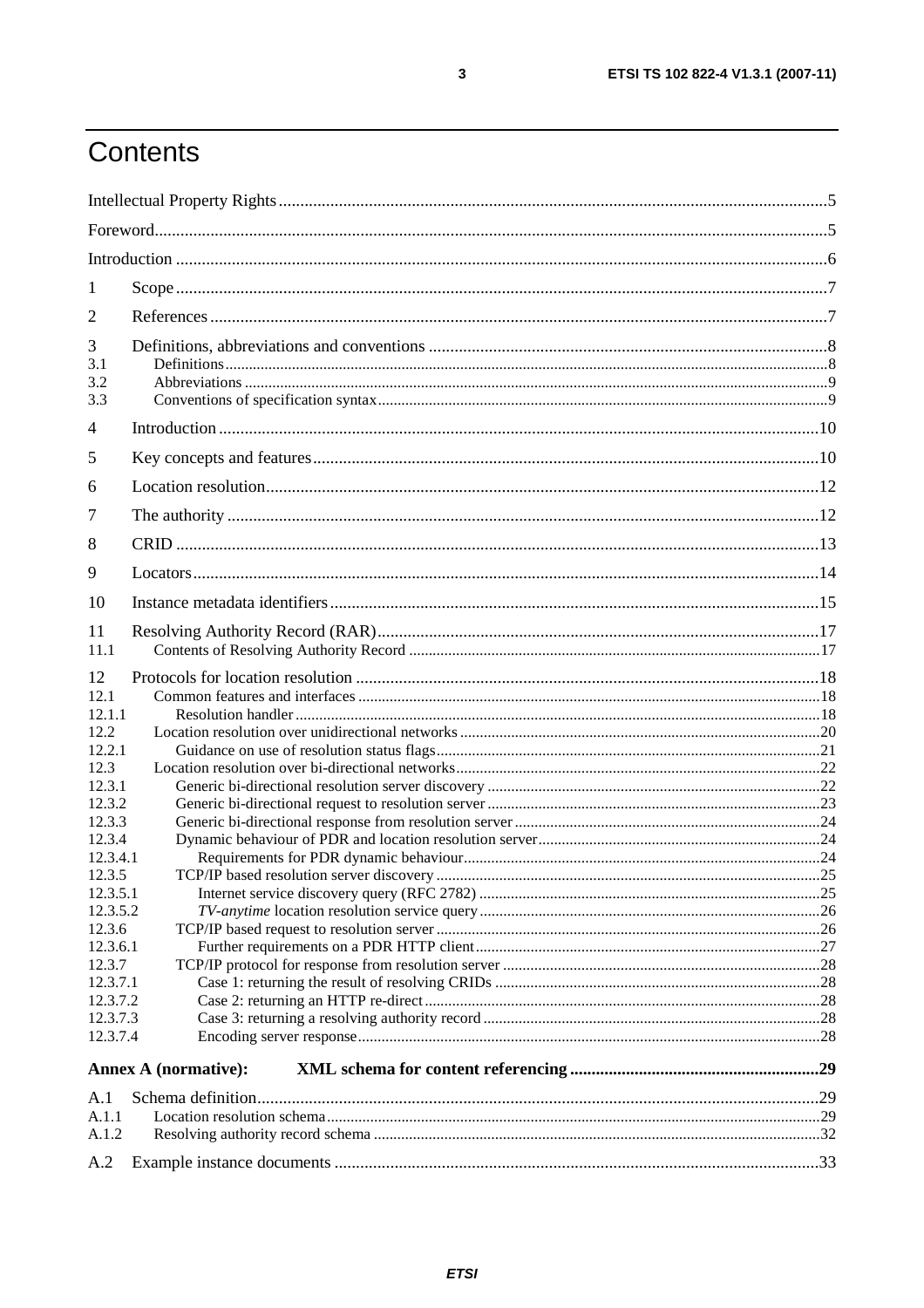| <b>Annex B</b> (informative): | Example dynamic communication behaviour between a PDR and a     |  |
|-------------------------------|-----------------------------------------------------------------|--|
| <b>Annex C</b> (normative):   | <i>TV-anytime</i> description schemes for content referencing36 |  |
|                               |                                                                 |  |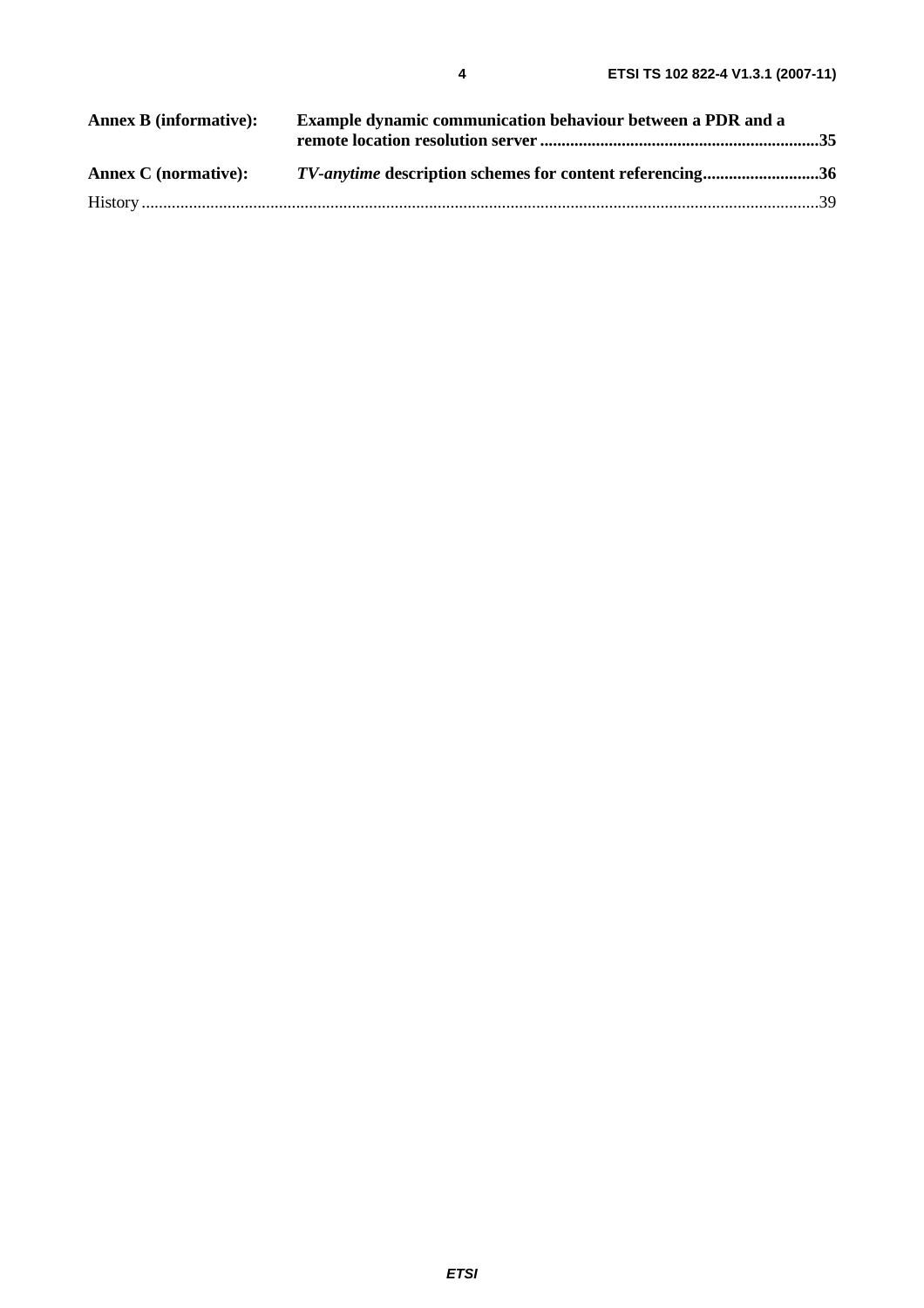# Intellectual Property Rights

IPRs essential or potentially essential to the present document may have been declared to ETSI. The information pertaining to these essential IPRs, if any, is publicly available for **ETSI members and non-members**, and can be found in ETSI SR 000 314: *"Intellectual Property Rights (IPRs); Essential, or potentially Essential, IPRs notified to ETSI in respect of ETSI standards"*, which is available from the ETSI Secretariat. Latest updates are available on the ETSI Web server ([http://webapp.etsi.org/IPR/home.asp\)](http://webapp.etsi.org/IPR/home.asp).

Pursuant to the ETSI IPR Policy, no investigation, including IPR searches, has been carried out by ETSI. No guarantee can be given as to the existence of other IPRs not referenced in ETSI SR 000 314 (or the updates on the ETSI Web server) which are, or may be, or may become, essential to the present document.

### Foreword

This Technical Specification (TS) has been produced by Joint Technical Committee (JTC) Broadcast of the European Broadcasting Union (EBU), Comité Européen de Normalisation ELECtrotechnique (CENELEC) and the European Telecommunications Standards Institute (ETSI).

NOTE: The EBU/ETSI JTC Broadcast was established in 1990 to co-ordinate the drafting of standards in the specific field of broadcasting and related fields. Since 1995 the JTC Broadcast became a tripartite body by including in the Memorandum of Understanding also CENELEC, which is responsible for the standardization of radio and television receivers. The EBU is a professional association of broadcasting organizations whose work includes the co-ordination of its members' activities in the technical, legal, programme-making and programme-exchange domains. The EBU has active members in about 60 countries in the European broadcasting area; its headquarters is in Geneva.

European Broadcasting Union CH-1218 GRAND SACONNEX (Geneva) Switzerland Tel: +41 22 717 21 11 Fax: +41 22 717 24 81

The present document is part 4 of a multi-part deliverable covering Broadcast and On-line Services: Search, select and rightful use of content on personal storage systems (*TV-anytime*), as identified below:

- Part 1: "Phase 1 Benchmark Features":
- Part 2: "Phase 1 System description";
- Part 3: "Metadata";
- **Part 4: "Phase 1 - Content referencing";**
- Part 5: "Phase 1 Rights Management and Protection (RMP)";
- Part 6: "Delivery of metadata over a bi-directional network";
- Part 7: "Phase 1 Bi-directional metadata delivery protection";
- Part 8: "Phase 2 Interchange Data Format";
- Part 9: "Phase 2 Remote Programming".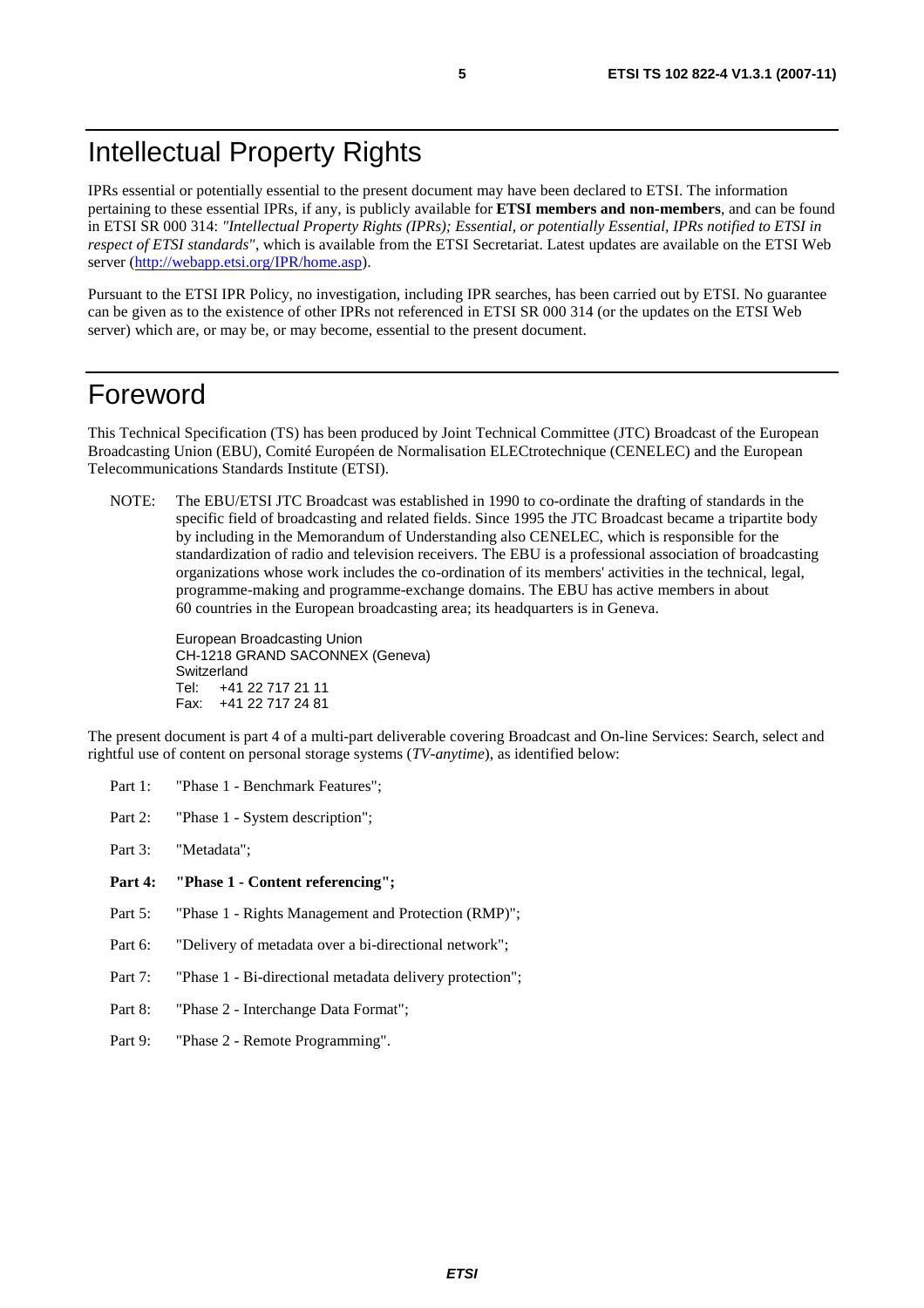# Introduction

The present document is based on a submission by the *TV-anytime* forum [\(http://www.](http://www.tv-anytime.org/)*TV-anytime*.org).

*TV-anytime* (TVA) is a full and synchronized set of specifications established by the *TV-anytime* Forum. TVA features enable the search, selection, acquisition and rightful use of content on local and/or remote personal storage systems from both broadcast and online services.

TS 102 822-1 [8] and TS 102 822-2 [9] set the context and system architecture in which the standards for Metadata, Content referencing, Bi-directional metadata and Metadata protection are to be implemented in the *TV-anytime* environment. TS 102 822-1 [8] provides benchmark business models against which the *TV-anytime* system architecture is evaluated to ensure that the specification enable key business applications. TS 102 822-2 [9] presents the *TV-anytime* System Architecture. These two documents are placed ahead of the others for their obvious introductory value. These first two documents are largely informative, while the remainder of the series is normative.

The *TV-anytime* features are supported and enabled by the specifications for Metadata (TS 102 822-3 sub-parts 1 [10], 2 [11], 3 [12] and 4 [13]), Content Referencing (the present document), Rights Management (TS 102 822-5 sub-parts 1 [14] and 2 [15]), Bi-directional Metadata Delivery (TS 102 822-6 sub-parts 1 [16], 2 [17] and 3 [18]) and Protection (TS 102 822-7 [19]), Interchange Data Format (TS 102 822-8 [20]) and Remote Programming (TS 102 822-9 [21]).

The present document contains a detailed specification of *TV-anytime*'s Content Referencing IDentifier (CRID).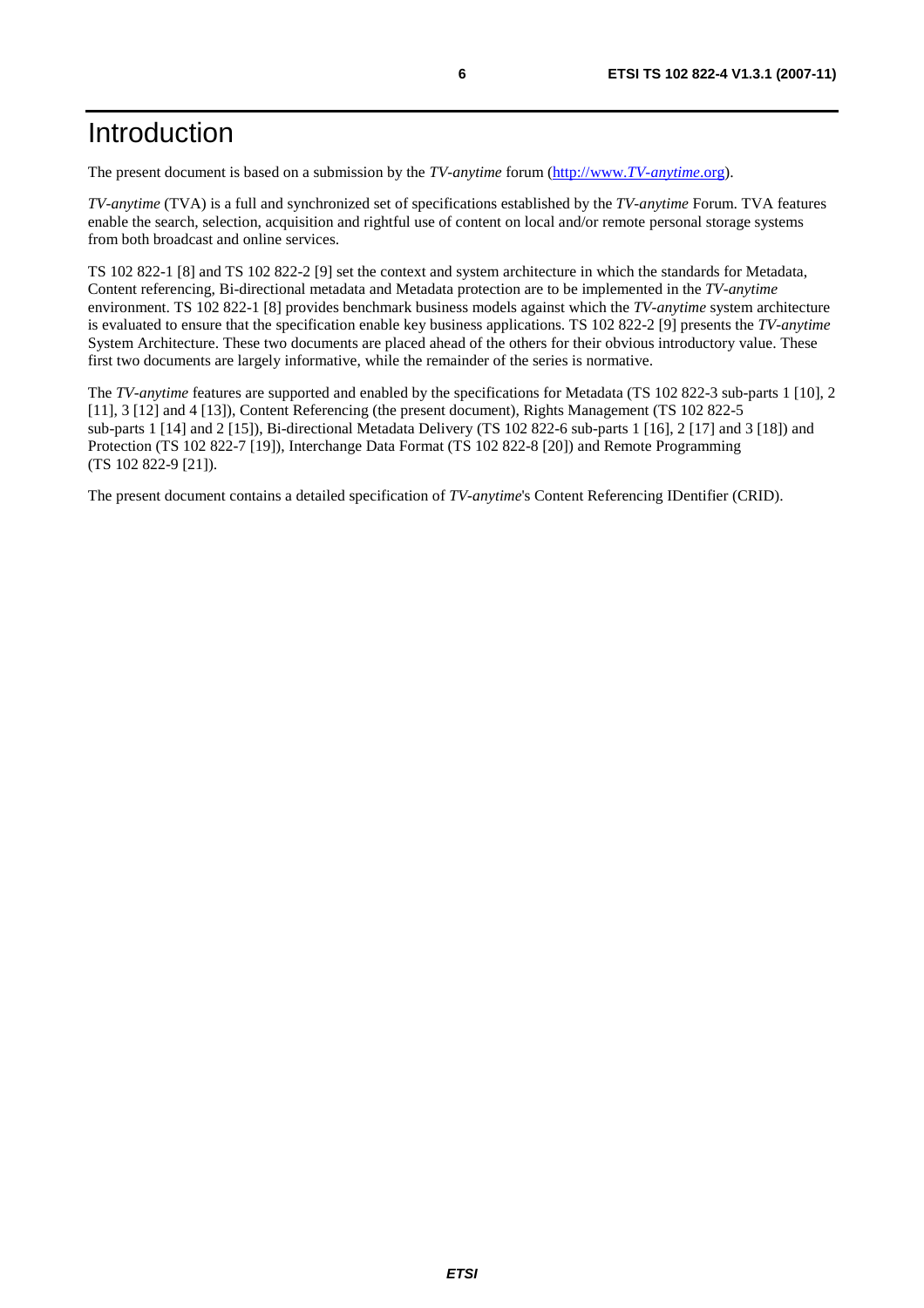### 1 Scope

The present document is the fourth in a multi-part series of "TS 102 822 series" documents produced by the *TV-anytime* Forum. These documents establish the fundamental specifications for the services, systems and devices that will conform to the *TV-anytime* standard, to a level of detail which is implementable for compliant products and services.

Although each of the TS 102 822 series documents is intended to stand alone, a complete and coherent sense of the *TV-anytime* system standard can be gathered by reading all of the specification documents in numerical order.

The scope of the present document of the specification comprises the location independent identification of content, the location information, and the process of finding the location when an identifier is given. The content referencing process begins after a content item has been selected by a consumer through to, but not including, the actual acquisition of the desired content item.

The content referencing specification provides the mechanisms for location resolution in unidirectional network environments , as well as support for location resolution in a bi-directional environment. as defined in TS 102 822-1 [8].

# 2 References

The following documents contain provisions which, through reference in this text, constitute provisions of the present document.

- References are either specific (identified by date of publication and/or edition number or version number) or non-specific.
- For a specific reference, subsequent revisions do not apply.
- For a non-specific reference, the latest version applies.

Referenced documents which are not found to be publicly available in the expected location might be found at <http://docbox.etsi.org/Reference>.

- NOTE: While any hyperlinks included in this clause were valid at the time of publication ETSI cannot guarantee their long term validity.
- [1] IETF RFC 3986: "Uniform Resource Identifier (URI): Generic Syntax".
- [2] IETF RFC 1591: "Domain Name System Structure and Delegation".
- [3] IETF RFC 2616: "Hypertext Transfer Protocol HTTP/1.1".
- [4] IETF RFC 1945: "Hypertext Transfer Protocol HTTP/1.0".
- [5] IETF RFC 2660: "The Secure HyperText Transfer Protocol".
- [6] IETF RFC 2782: "A DNS RR for specifying the location of services (DNS SRV)".
- [7] HTML 4.01 Specification, D. Ragget, A. Le Hors, I. Jacobs.
- NOTE: Available at: [http://www.w3.org/TR/html4/.](http://www.w3.org/TR/html4/)
- [8] ETSI TS 102 822-1: "Broadcast and On-line Services: Search, select, and rightful use of content on personal storage systems (*TV-anytime*); Part 1: Benchmark Features".
- [9] ETSI TS 102 822-2: "Broadcast and On-line Services: Search, select, and rightful use of content on personal storage systems (*TV-anytime*); Part 2: Phase 1 - System description".
- [10] ETSI TS 102 822-3-1: "Broadcast and On-line Services: Search, select, and rightful use of content on personal storage systems (*TV-anytime*); Part 3: Metadata; Sub-part 1: Phase 1 - Metadata schemas".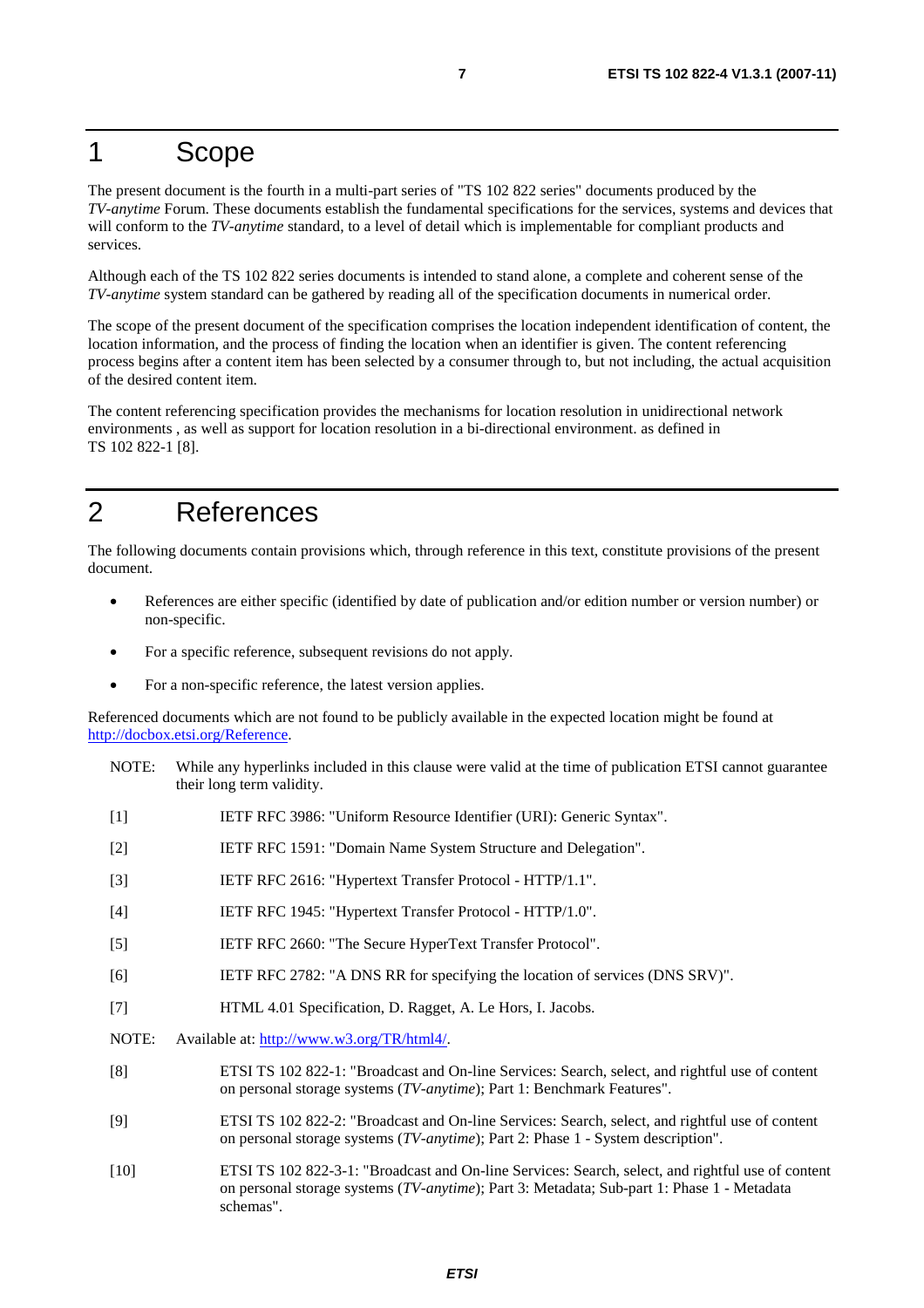- [11] ETSI TS 102 822-3-2: "Broadcast and On-line Services: Search, select, and rightful use of content on personal storage systems (*TV-anytime*); Part 3: Metadata; Sub-part 2: System aspects in a unidirectional environment".
- [12] ETSI TS 102 822-3-3: "Broadcast and On-line Services: Search, select, and rightful use of content on personal storage systems (*TV-anytime*); Part 3: Metadata; Sub-part 3: Phase 2 - Extended Metadata Schema".
- [13] ETSI TS 102 822-3-4: "Broadcast and On-line Services: Search, select, and rightful use of content on personal storage systems (*TV-anytime*); Part 3: Metadata; Sub-part 4: Phase 2 - Interstitial metadata".
- [14] ETSI TS 102 822-5-1: "Broadcast and On-line Services: Search, select, and rightful use of content on personal storage systems (*TV-anytime*); Part 5: Rights Management and Protection (RMP) Subpart 1: Information for Broadcast Applications".
- [15] ETSI TS 102 822-5-2: "Broadcast and On-line Services: Search, select, and rightful use of content on personal storage systems (*TV-anytime*); Part 5: Rights Management and Protection (RMP) Subpart 2: RMPI binding".
- [16] ETSI TS 102 822-6-1: "Broadcast and On-line Services: Search, select, and rightful use of content on personal storage systems (*TV-anytime*); Part 6: Delivery of metadata over a bi-directional network; Sub-part 1: Service and transport".
- [17] ETSI TS 102 822-6-2: "Broadcast and On-line Services: Search, select, and rightful use of content on personal storage systems (*TV-anytime*); Part 6: Delivery of metadata over a bi-directional network; Sub-part 2: Phase 1 - Service discovery".
- [18] ETSI TS 102 822-6-3: "Broadcast and On-line Services: Search, select, and rightful use of content on personal storage systems (*TV-anytime*); Part 6: Delivery of metadata over a bi-directional network; Sub-part 3: Phase 2 - Exchange of Personal Profile".
- [19] ETSI TS 102 822-7: "Broadcast and On-line Services: Search, select, and rightful use of content on personal storage systems ("*TV-anytime* Phase 1"); Part 7: Bi-directional metadata delivery protection".
- [20] ETSI TS 102 822-8: "Broadcast and On-line Services: Search, select, and rightful use of content on personal storage systems (*TV-anytime*); Part 8: Phase 2 - Interchange Data Format".
- [21] ETSI TS 102 822-9: "Broadcast and On-line Services: Search, select, and rightful use of content on personal storage systems (*TV-anytime*); Part 9: Phase 2 - Remote Programming".

# 3 Definitions, abbreviations and conventions

### 3.1 Definitions

For the purposes of the present document, the following terms and definitions apply:

**acquisition:** retrieval of content

**authority:** organization that creates CRIDs

**capture:** storing the acquired content (e.g. to local storage)

**content:** anything the viewer would like to access (movies, games, TV programmes, radio programmes, etc.)

**content creator:** producers of content

**content provider:** entity that acts as the agent for and is the prime exploiter of the content

**content reference:** pointer to a specific content item

**Content Reference IDentifier (CRID):** identifier for content that is independent of its location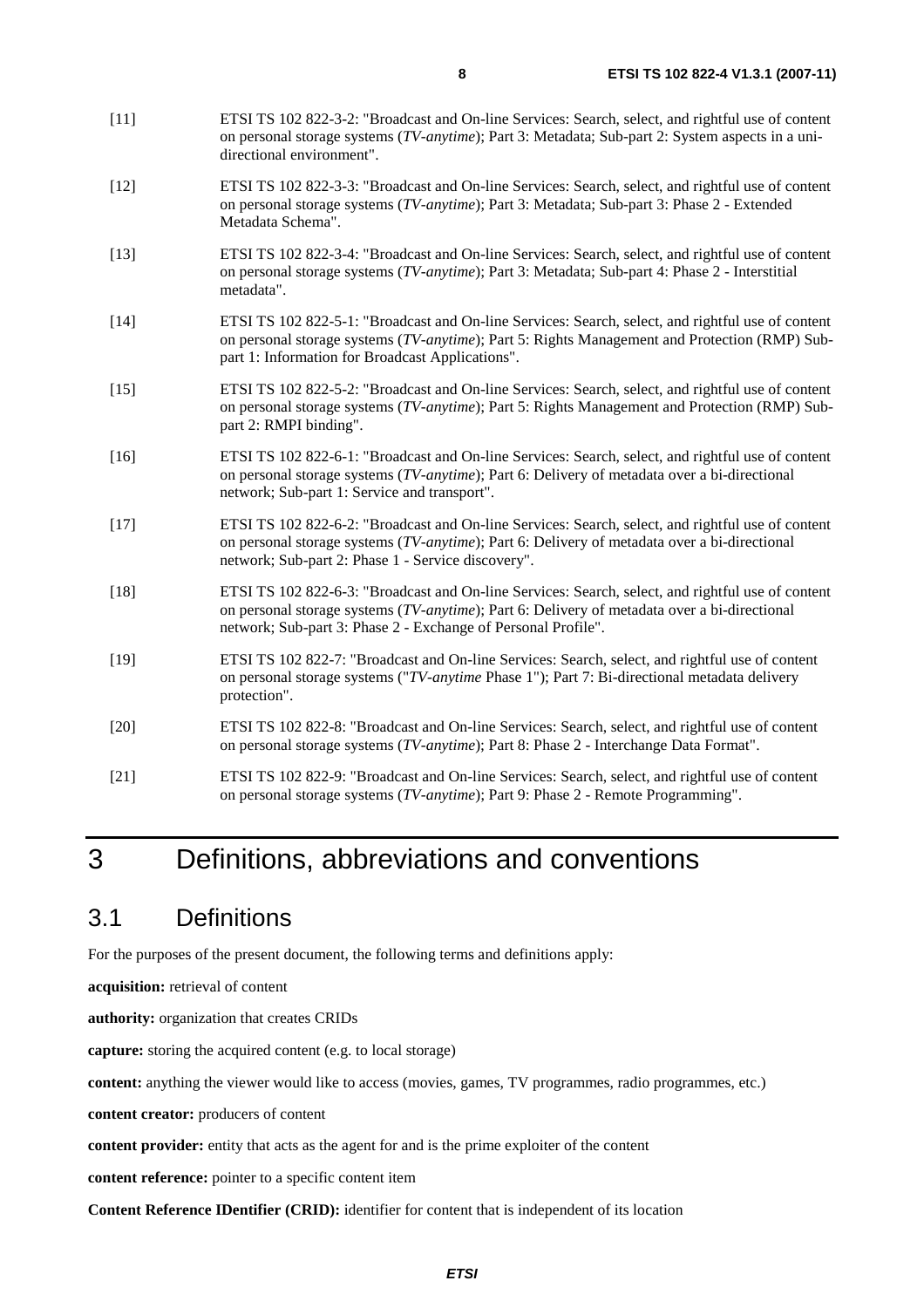**Digital Video Broadcasting (DVB):** set of standards used for European digital TV broadcasting

**Domain Naming System (DNS):** system used on the Internet to register names that can then be mapped into IP addresses using a DNS server

**Electronic Programme Guide (EPG):** means of presenting available content to the consumer, allowing selection of desired content

**instance metadata identifier:** identifier associated with a locator to bind to an instance metadata description

**Internet Protocol (IP):** generic name for the network protocols used on the Internet

**location resolution:** process of establishing the address (location and time) of a specific content instance from its CRID

**locator:** time and place where a content item can be acquired

**metadata:** generally, data about content, such as the title, genre and summary of a television programme as well as metadata also includes consumer profile and history data

**Programme Delivery Control (PDC):** European system used by some broadcasters to accurately indicate when programmes start and stop

**resolution handler:** functional unit that provides location resolution on a specific transport mechanism

**resolving authority:** body which provides location resolution

**Resolving Authority Record (RAR):** information needed for retrieving the location resolution data for the given authority

**System Information (SI):** collection of information tables used in DVB

**service provider:** aggregator and supplier of content which may include gateway and management roles

### 3.2 Abbreviations

For the purposes of the present document, the following abbreviations apply:

| Content Reference IDentifier |
|------------------------------|
| Domain Naming System         |
| Digital Video Broadcasting   |
| Electronic Programme Guide   |
| Internet Protocol            |
| Intellectual Property Rights |
| Mail eXchange                |
| Programme Delivery Control   |
| Personal Digital Recorder    |
| Resolving Authority Record   |
| <b>System Information</b>    |
| Search for seRVice           |
| Uniform Resource Identifier  |
| Uniform Resource Locator     |
|                              |

### 3.3 Conventions of specification syntax

Within the present document, syntax is defined for various textual items.

Items in **bold** are textual characters that must be used exactly as specified.

Items in *<angle brackets and italics>* are replaced by a suitable value, which is specified beside the syntax definition.

An item in square brackets ("[" and "]") denotes optional items. The entire syntax definition within the square brackets can be omitted, subject to the rules specified.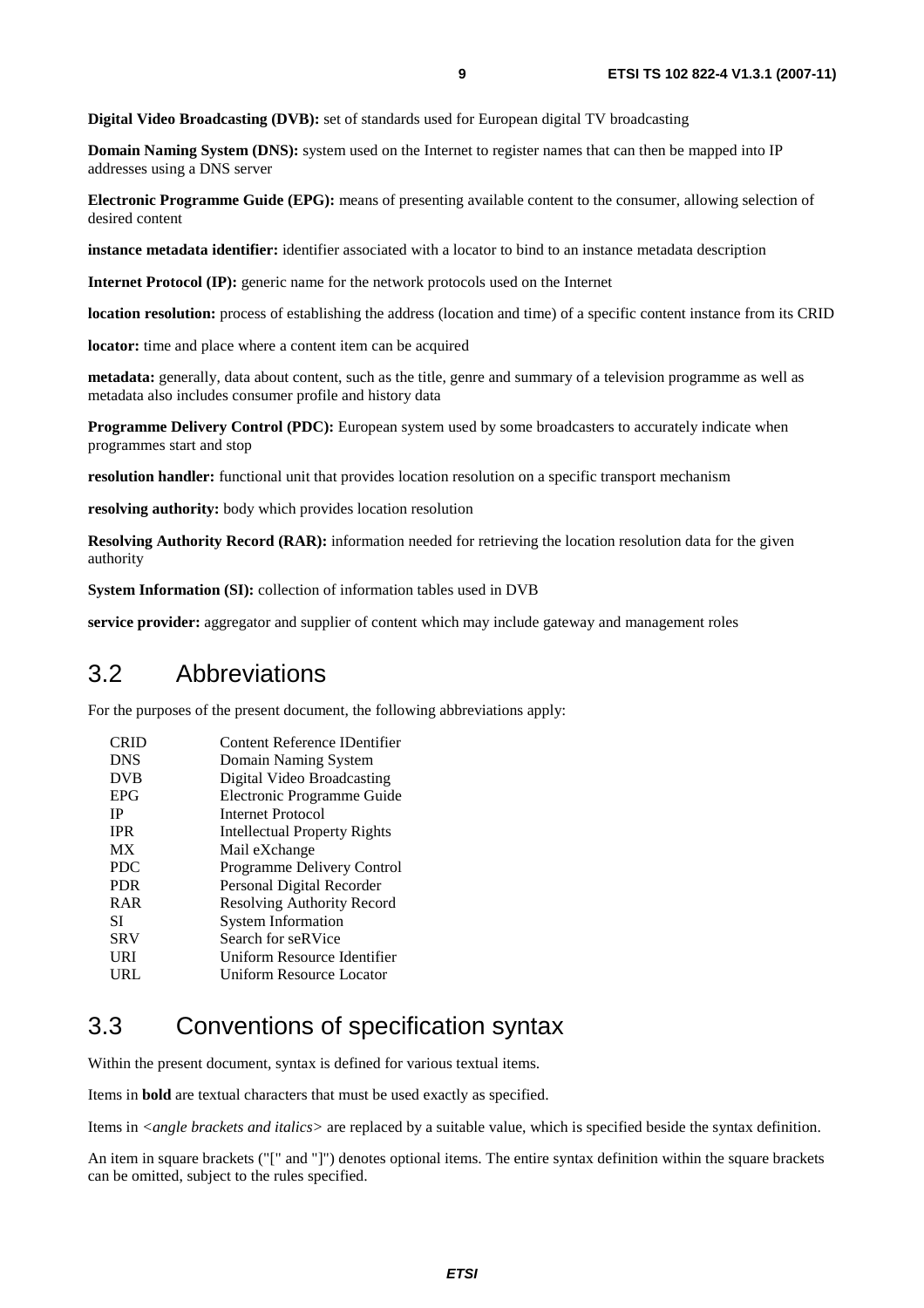For example a syntax specification of:

#### **Hello** *<name>* **how are you?**

**<name>** is your name

The correct reading would be to take the text "Hello" and "how are you?" and insert your name between them.

Another example of a syntax specification is:

#### **Hello** *<name> [***how are you?***]*

**<name>** is your name

The correct reading would be to take the text "Hello" and append your name after it, and then optionally append the text "how are you?"

# 4 Introduction

The purpose of content referencing is to allow acquisition of a specific instance of a specific item of content. For example, if a consumer sees an announcement on TV saying "There will be a new series of "The Agatha Christie Murder Mysteries" next year", he/she may want to instruct their Personal Digital Recorder (PDR) to record the whole series, but cannot since he/she does not know when the episodes are going to be broadcast. In fact, the broadcaster may not know yet either. Still the viewer will want to make sure at this point that he/she does not miss the opportunity to acquire the content.

To provide the capability desired by the consumer, the ability is needed to refer to content (in this example a series of programmes) independent of its location, whether that location is on a particular broadcast channel on some date and time, or on a file server connected to Internet, or wherever.

In this example, the PDR system would be provided with a reference for the series. In due time, the body who assigned the reference would provide the information required to link this reference to the individual episodes, and subsequently to a specific date and time for each episode so that the PDR would be able to acquire all of them.

This example demonstrates the purpose of content referencing - to provide the ability to refer to content independent of its location, and the ability to subsequently resolve such a reference into one or more locations where the content can be obtained.

Of course, *content* can refer to many types of information. In addition to the television programmes in the example above, it may include radio programmes, audio tracks, MPEG-4 objects, scenes, images, music, etc.

# 5 Key concepts and features

The content referencing process begins after a content item has been selected by a consumer through to, but not including, the actual acquisition of the desired content item. In figure 5.1 the scope of the content referencing process is shown. Some parts outside the scope of content referencing are included in figure 5.1 to give it a global context.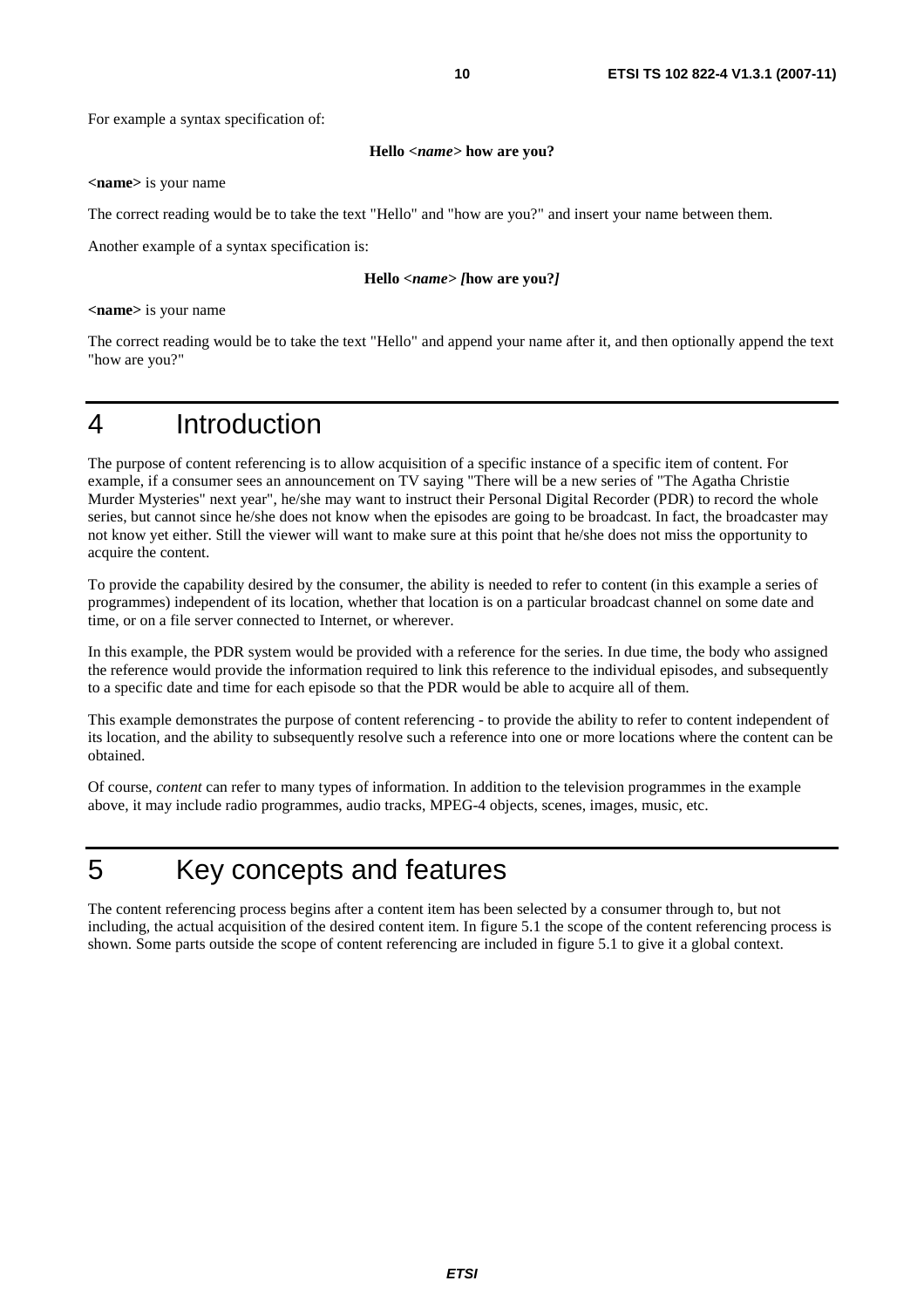

**Figure 5.1: Content referencing environment** 

In this model we can identify three areas of interest:

- 1) The content selection process resulting in a Content Reference IDentifier (CRID).
- 2) The location resolving service the core of content referencing resulting in one or more pointers to instances of that content (locators) or one or more content reference identifiers.
- 3) The retrieval process using one of these locators to subsequently acquire the content.

Before the process of content referencing can be employed, a selection process must supply a CRID. This CRID identifies a specific content item, but does not specify where that content item can be found. More detailed characteristics of the content, such as the price, the quality, the presence of commercials, etc., may not be known before the CRID is produced.

Given a CRID, there can still be numerous instances of the same desired content item (for example a broadcast may be repeated, a web site may be mirrored, the content item may be available from different content providers, via different networks, etc.). Some iteration may be required to narrow down the selection.

A content item that a CRID refers to might be a grouping of other content items, for example a CRID for referring to an entire series of programmes.

The key concept of content referencing is the separation of the reference to a content item - the CRID - and information that is related to its retrieval.

The separation provided by the CRID enables a one-to-many mapping between content references and the locations of the deliverables.

Content is a general term. It is the context of a *TV-anytime* service that determines what content will be delivered upon following a locator. In that sense a content instance is any deliverable that can be acquired (via a respective locator) by a consumer. New types of content delivery merely require new types of locators.

In the same way, it is the *TV-anytime* location resolution service provider who declares what can be considered content items (e.g. programmes, serials, etc.).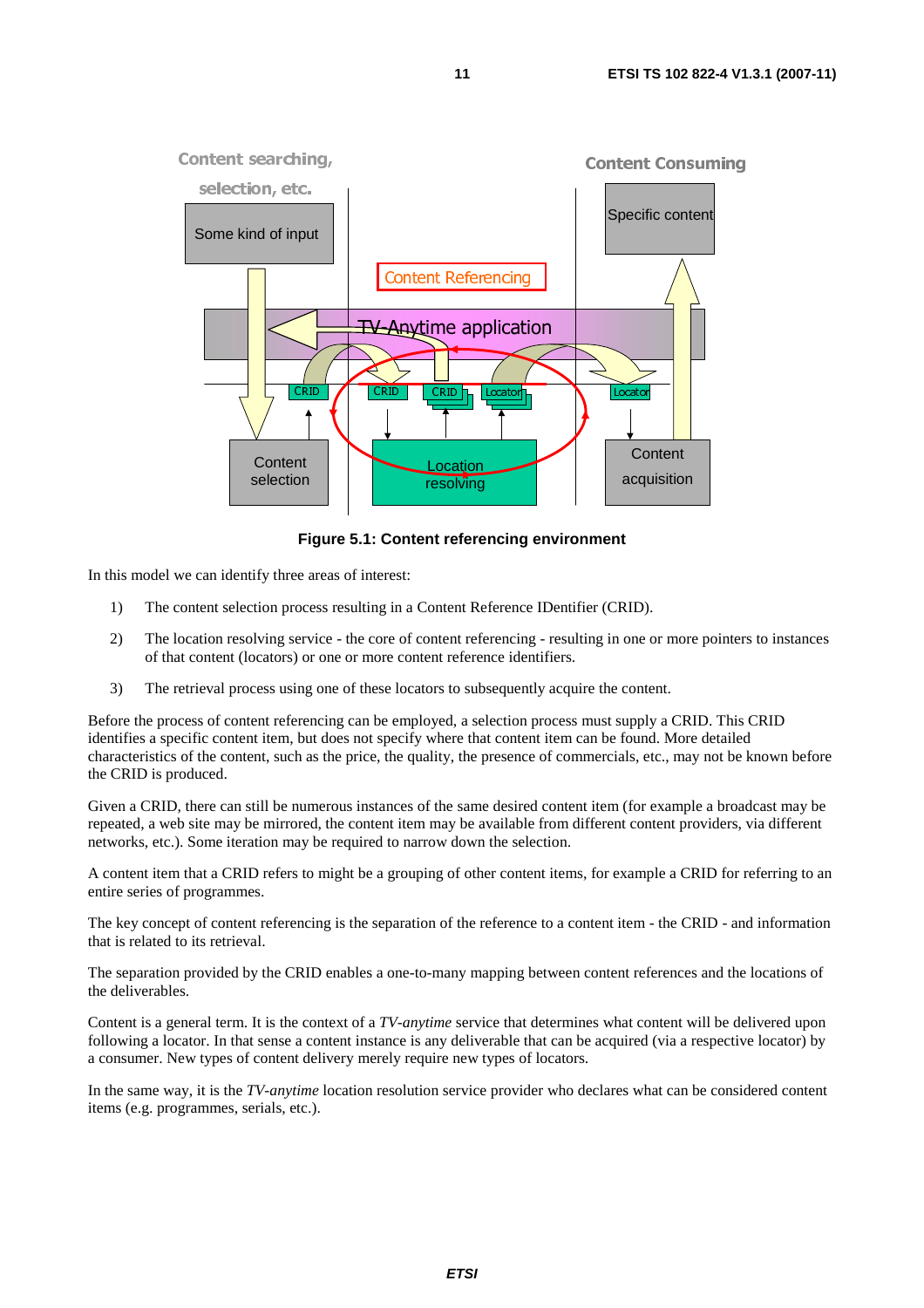Content referencing, in conjunction with applications and additional metadata, may be able to deliver "first time" success, but may also involve some iteration enabling the overall system to deliver features including:

- Selection between alternatives.
- Selection of sub-elements.
- Selection between near matches.
- Selection of time of delivery.
- Selection ahead of time of release.
- Selection based on coding quality.
- Selection based on cost of delivery chain.
- Selection based on acceded rights.
- A point of reference not necessarily unique for the content item and any associated metadata.

Content referencing is:

• a form of content identification data and a specification for a set of rules for resolving this data into content locations from where this content can be retrieved.

Content referencing is not:

- the selection or retrieval process (it is in between);
- the definition of metadata used in any inquiry.
- 6 Location resolution

Location resolution is the process of translating a CRID into other CRIDs or locators. Location resolution involves mapping a location-independent content reference (the CRID) to its location in time (e.g. scheduled transmission time in a broadcast system) and space (e.g. TV channel, IP address). In the context other present document, locations in time and space are referred to as "locators".

The process of location resolution may happen inside the PDR device (for example in a broadcast only system) or using a physically remote server (e.g. a server on the Internet).

# 7 The authority

An authority, as defined in the present document, is the body that creates a CRID, which they guarantee to be unambiguous. An authority will also provide the ability for the CRID to be resolved into locators or other CRIDs.

The CRID shall ultimately be resolved either directly by the CRID authority or by another party. If another party is providing resolution, the ability to resolve the CRID requires the flow of some information from the authority to the resolution provider, in order to tie the CRID to its resolution.

In most PDR implementations, there will be multiple authorities that the PDR must be able to distinguish between. To distinguish between authorities, each authority has a unique name. This *TV-anytime* specification uses the Domain Naming System (DNS) to provide unique names for each authority.

The syntax of an authority name is:

#### **<DNS name>**

**<DNS name>** is a registered Internet domain name or a delegated sub-domain within such a domain. (See RFC 1591 [2] for DNS name registration). The <DNS name> is case insensitive and must be a fully qualified name according to the rules given by RFC 1591 [2].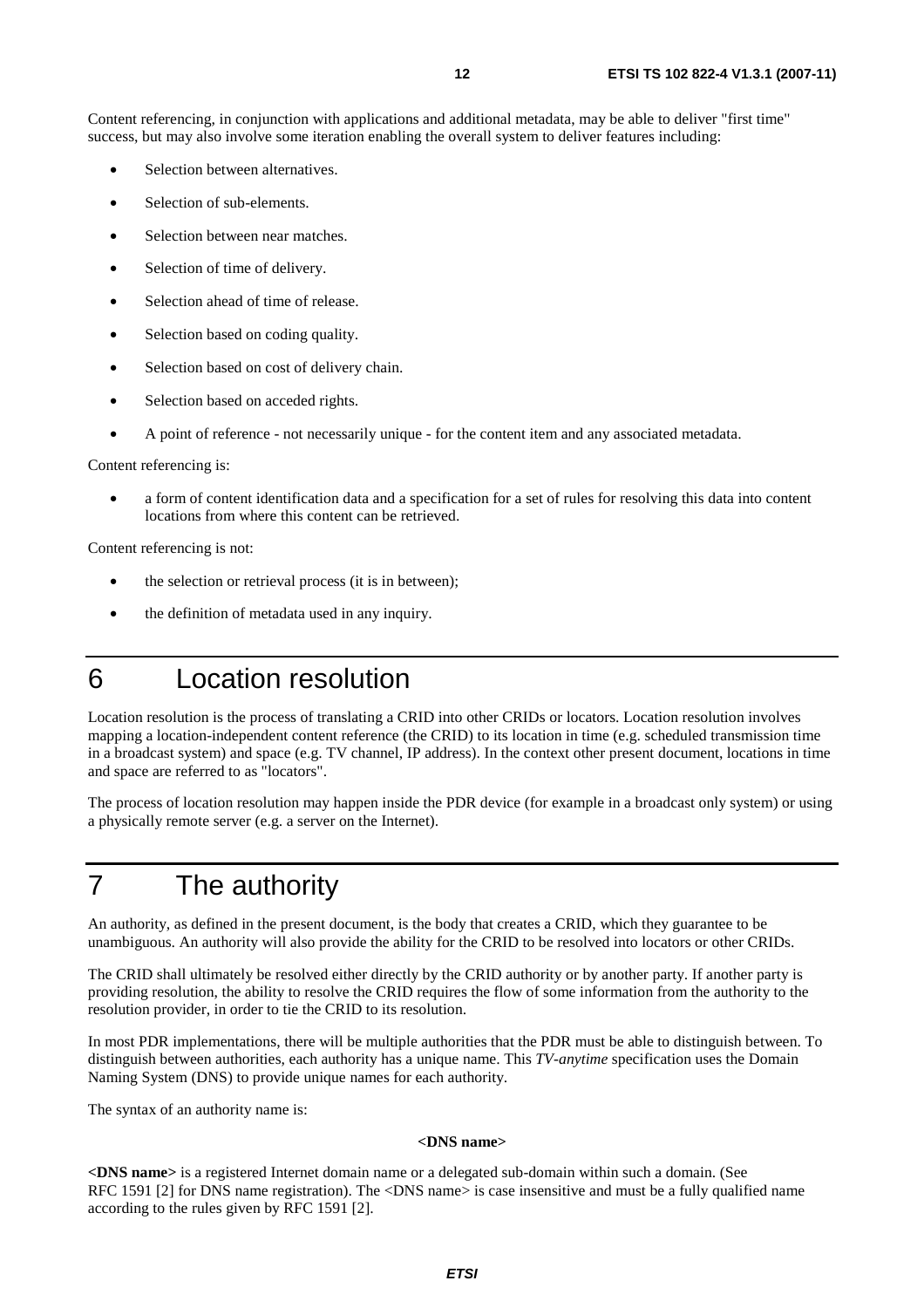Some example authority names are:

- www.broadcaster.com
- ISP net
- www.commerce.com

# 8 CRID

A CRID is the output of the search and selection process and is an unambiguous identifier that refers to a piece of content, however multiple CRIDs may refer to that same piece of content.

It is permissible for a CRID to resolve into one or more other CRIDs. This CRID to CRID functionality can be used for two purposes:

- A CRID can resolve into multiple CRIDs for grouping content items such as an entire series of programmes.
- A CRID may also resolve into one or more CRIDs to allow one authority to refer to CRIDs of another authority.



**Figure 8.1: Example of a Tree-Structured CRID** 

The syntax of the CRID is:

#### **CRID://<authority>/<data>**

**<authority>** uses the *TV-anytime* authority naming rules given in clause 7 to assure uniqueness.

**<data>** is a free format string that is Uniform Resource Identifier (URI) compliant, and is meaningful to the authority given by the <authority> field. The <data> portion of the CRID is case insensitive.

In its entirety, the CRID is URI compliant. (See RFC 3986 [1] for URI compliance specification). As per RFC 3986 [1], the CRID:// part of the syntax is case insensitive.

To ensure interoperability it is recommended that all characters not within the range of characters allowed in a URI must be encoded into UTF8 and included in the URI as a sequence of escaped octets. An escaped octet is encoded as a character triplet, consisting of the percent character "%" followed by the two hexadecimal digits representing the octet code. For example, the character A would be represented as "A", the character LATIN CAPITAL LETTER A WITH GRAVE would be represented as "%C3%80", and the character KATAKANA LETTER A would be represented as "%E3%82%A2".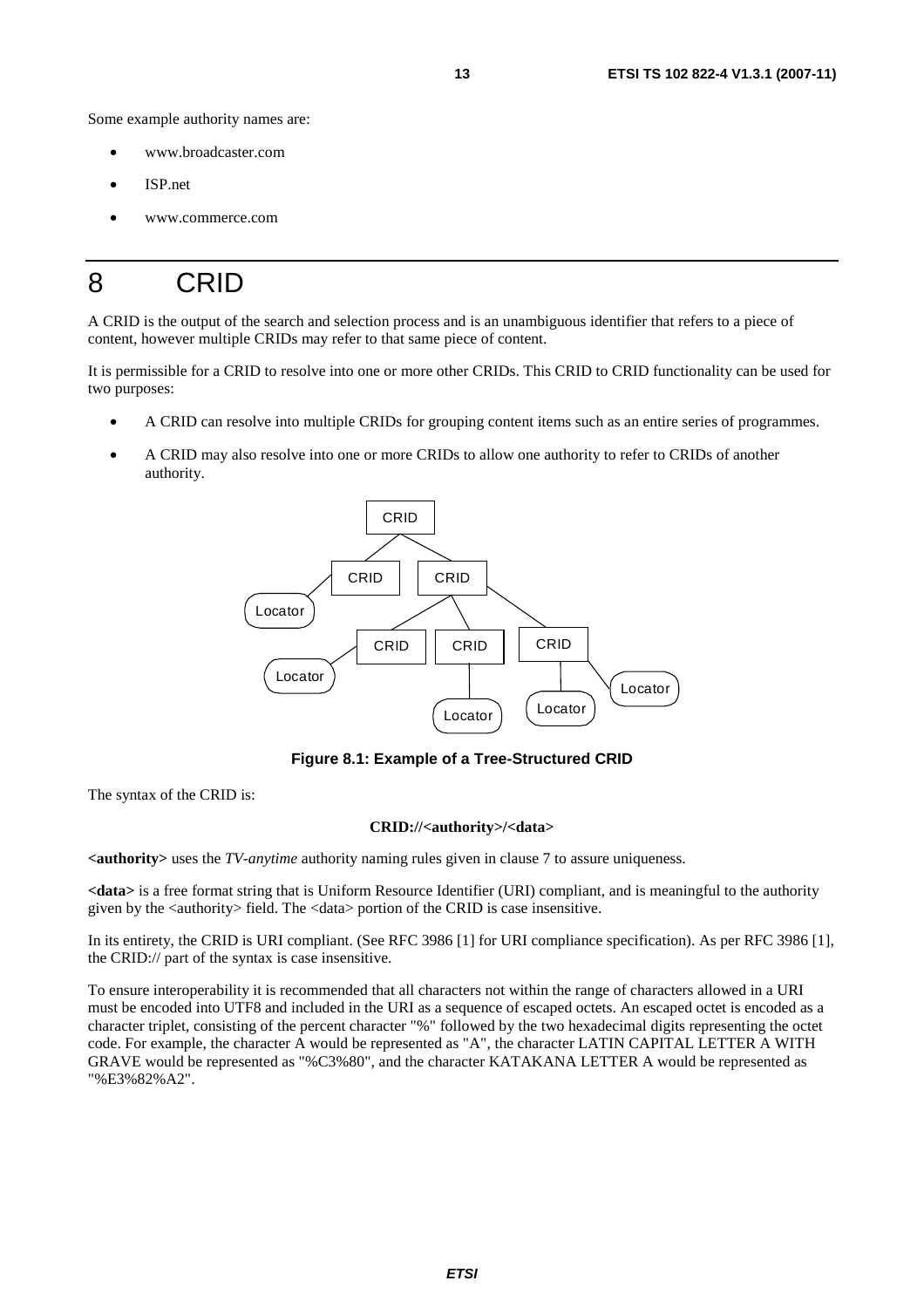Examples of syntactically valid CRIDs are:

| <b>CRID</b>                                              | <b>Description</b>                                                                                                                                              |
|----------------------------------------------------------|-----------------------------------------------------------------------------------------------------------------------------------------------------------------|
| CRID://company.com/foobar                                | CRID created by "company.com" authority, with<br>a data part of "foobar".                                                                                       |
| crid://broadcaster.co.jp/wibble                          | CRID created by "broadcaster.co.jp" authority,<br>with a data part of "wibble".                                                                                 |
| crid://broadcaster.co.jp/%E3%82%A8%E3%82<br>%A4%E3%82%AC | CRID created by "broadcaster.co.jp" authority,<br>with a data part of "E" "I" "GA" represented as<br>KATAKANA LETTERS (Japanese characters)<br>meaning "movie". |

### 9 Locators

An instance of content may be located on various media such as local storage, live broadcast stream, data broadcast stream, data file on the Internet and data stream via the Internet.

A locator specifies a location, and possibly time of availability, where a content item can be acquired. There will be many formats of locators as there are many different means by which a PDR can acquire content. It is a requirement of a locator to ensure that it is possible for the PDR to parse enough of the locator to be able to decide if it has the ability to use the relevant transport mechanism.

The locator will be parsed and used by media-dependent methods to identify the content location and to acquire the content using the media or transport specific protocol. For example, a DVB locator will contain location parameters for a DVB stream, such as transport stream ID, service ID, table ID and event ID.

The syntax for a locator is:

#### **<transport mechanism>:<transport system specific>**

**<transport mechanism>** shall be unique for each mechanism. The string "CRID" shall not be used as the name for a <transport mechanism>.

**<transport system specific>** will be defined by the creator of the <transport mechanism>.

In its entirety, the locator is URI compliant. (See RFC 3986 [1] for URI compliance specification.)

For each  $\langle$ transport mechanism $\rangle$ , there will be only one format for the syntax of the  $\langle$ transport system specific $\rangle$ section.

The <transport system specific> section shall provide the following information:

- Location This provides the location where the content can be acquired. It is possible that a PDR can receive content from many different providers which all share the same <transport mechanism>. For this reason, it is a requirement of a *TV-anytime* locator that it is unambiguous between multiple providers using the same <transport mechanism>.
- Type of availability It is possible that some schemes will be used for both schedule-based and on-demand acquired content. Content that is available at a specific time at a specific location (e.g. a broadcast TV programme, a web-cast) is schedule based. Schedule-based content must be retrieved at the time given by the locator. Content that can be received at any time between two limits (e.g. content that is on a server for one month) is on-demand based. On-demand based content can be acquired at any time that it is available.

For schedule-based content:

- Start time This provides information about when the content is scheduled to start. It is required that start time be unambiguous with respect to local time zone as a PDR may be able to receive content from many different time zones.
- Duration of content The length in time of the content.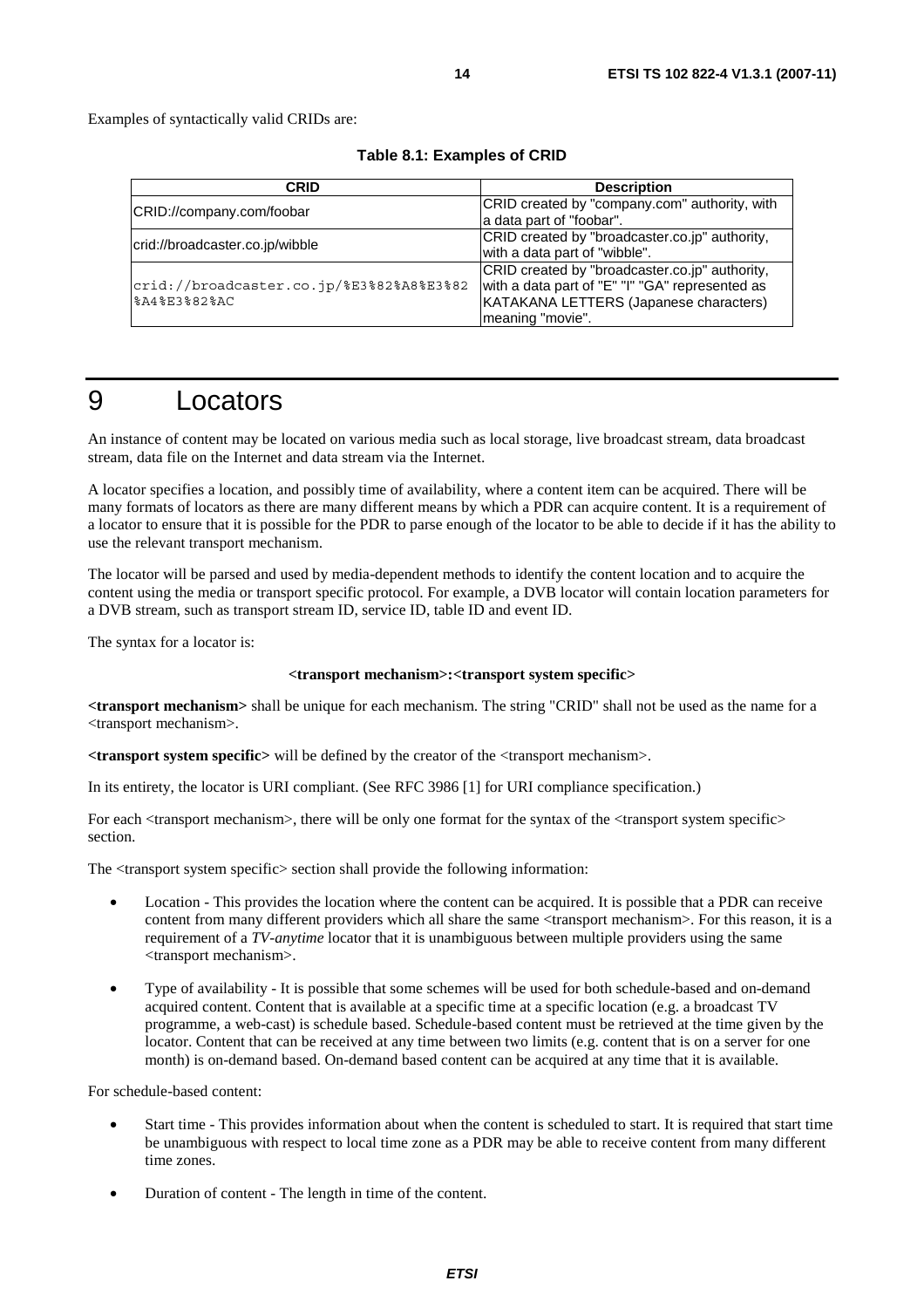For on-demand content:

- Start of availability This optional field, when present gives the first moment in time when the content is available. This time shall be unambiguous in terms of time zone as a PDR may be able to receive content from multiple time zones.
- End of availability This optional field gives the first moment in time that the content will become unavailable. This time shall be unambiguous in terms of time zone as a PDR may be able to receive content from multiple time zones.

In defining a syntax for the  $\langle$ transport system specific $\rangle$  section of a locator associated with a  $\langle$ transport mechanism $\rangle$ , there is an assumption about the environment the PDR exists within. For each <transport mechanism> a PDR will need a certain amount of information in order to receive content from this system. This information may be provided within the transport mechanism, or by any other means appropriate to the target PDR.

As an example of the information within the environment, a PAL Western European locator might use the network and channel identifier within its syntax. The mapping of network and channel identifier to a physical channel uses information carried in the vertical-blanking interval.

The transport mechanism may provide a more accurate timing system than the start time, which the PDR may decide to use for accurate content capture (e.g. PDC information, DVB event IDs).

### 10 Instance metadata identifiers

TS 102 822-3 sub-parts 1 [10] and 2 [11] provides the ability to describe specific instances of content. Whilst *TV-anytime* created the CRID for location independent selection of content, it recognizes that there will be occasions where the consumer may wish to acquire a location dependent version of a piece of content.

To enable this scenario, an optional identifier may be assigned to each locator, and may be signalled in the instance description metadata. When the location of the content changes the locator might change, but the instance metadata identifier will not change.

An instance metadata identifier is only guaranteed to be unique within the scope of the CRID to which it has been assigned. It is permissible to assign the same identifier to different CRIDs.

A PDR may use the instance metadata identifier to track changes in the location of an instance of a piece of content. A PDR will need to use both the CRID and the identifier to track changes (as opposed to just the identifier) because the identifier is only guaranteed to be unique within a given CRID.

The identifier can also be used to link the instance description metadata with the information retrieved by the location resolution process.

Each instance metadata identifier will need to be unique within the scope of a given CRID. In order to enable multiple parties to provide instance identifiers, it is a requirement for every instance metadata identifier to begin with a name that is guaranteed to be unique. To ensure that this name is unique, it must be a registered Internet domain name. (See RFC 1591 [2] for DNS name registration). The name portion of an instance metadata identifier specifies the body that created the instance metadata identifier.

For a given instance identifier creator, there shall be only one instance metadata identifier per CRID - locator pair.

The syntax of an instance metadata identifier is:

#### **imi:[<name>/]<data>**

**<name>** is a registered Internet domain name or a delegated sub-domain within such a domain. (See RFC 1591 [2] for DNS name registration). The  $\alpha$  -name is case insensitive and must be a fully qualified name according to the rules given by RFC 1591 [2]. If the <name> portion of an instance metadata identifier is the same as the authority name of the CRID, the name and the forward slash may be omitted.

**<data>** is a free format string (with the exception that the forward slash character is prohibited) that is Uniform Resource Identifier (URI) compliant, and is meaningful to the body specified by the <name> field. The <data> portion of the instance metadata identifier is case insensitive.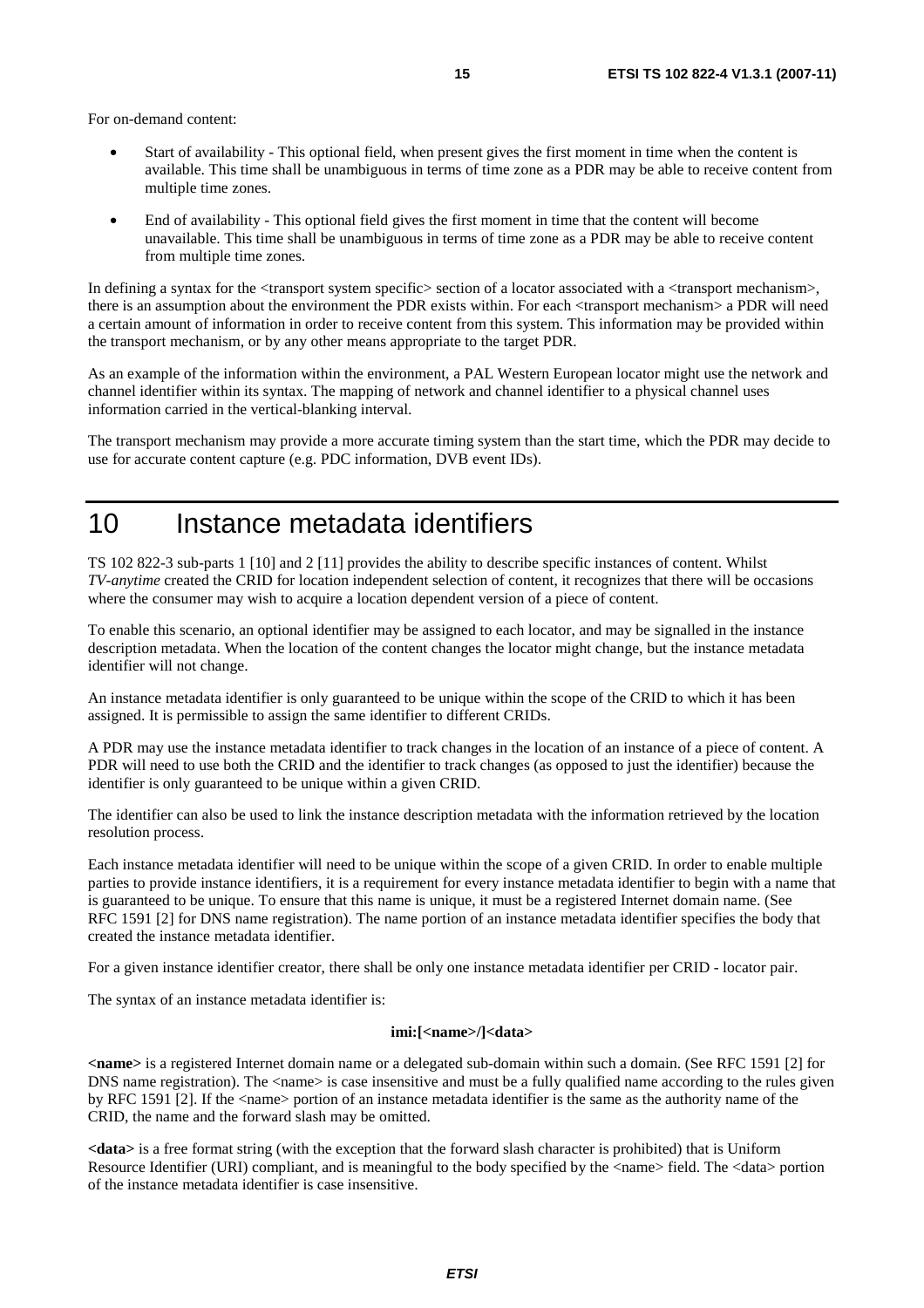Examples of syntactically valid instance metadata identifiers are:

| Instance metadata identifier     | <b>Description</b>                                                                                                                                                                                                         |
|----------------------------------|----------------------------------------------------------------------------------------------------------------------------------------------------------------------------------------------------------------------------|
| imi:company.com/foobar           | Instance metadata identifier created by "company.com", with a<br>data part of "foobar".                                                                                                                                    |
| imi:broadcaster.co.jp/broodjeham | Instance metadata identifier created by "broadcaster.co.jp", with<br>a data part of "broodjeham".                                                                                                                          |
| limi:meaning                     | Instance metadata identifier created by the CRID authority (the<br><name> portion of the instance metadata identifier was omitted,<br/>therefore the CRID authority is used), with a data portion of<br/>"meaning".</name> |

**Table 10.1: Examples of instance metadata identifiers** 

It is optional for location resolution information to contain instance metadata identifiers. Therefore a PDR shall not assume that these identifiers are always available in its acquisition procedures.

The following example demonstrates the use of an instance metadata identifier to track the change in location of a piece of content.

#### **Table 10.2: Example of a resolved CRID**

| <b>CRID</b>               | Locator                                            | <b>Identifier</b> |
|---------------------------|----------------------------------------------------|-------------------|
| crid://example.net/abc123 | ldvb://123.5ac.3be;3e45~20011207T12000<br>0ZPT0210 | limi:def.com/1    |
|                           | lftp://example.net/mirror/def123.mov               | limi:def.com/2    |

#### **Table 10.3: Example of the same resolved CRID after a change in location identified by "imi:def.com/1"**

| CRID                      | Locator                                            | <b>Identifier</b> |
|---------------------------|----------------------------------------------------|-------------------|
| crid://example.net/abc123 | ldvb://123.5ac.100;1e4a~20011207T15000<br>0ZPT0210 | limi:def.com/1    |
|                           | ftp://example.net/mirror/def123.mov                | limi:def.com/2    |

In the following example the name portion has been omitted from the instance metadata identifier, because it is the same as the name of the CRID authority. In this example, the identifier "imi:1" is equivalent to writing "imi:example.net/1".

#### **Table 10.4: Example of an instance metadata identifier with no name portion**

| <b>CRID</b>               | Locator                                            | <b>Identifier</b> |
|---------------------------|----------------------------------------------------|-------------------|
| crid://example.net/abc123 | ldyb://123.5ac.100;1e4a~20011207T15000<br>0ZPT0210 | limi:1            |
|                           | ftp://example.net/mirror/def123.mov                | limi:2            |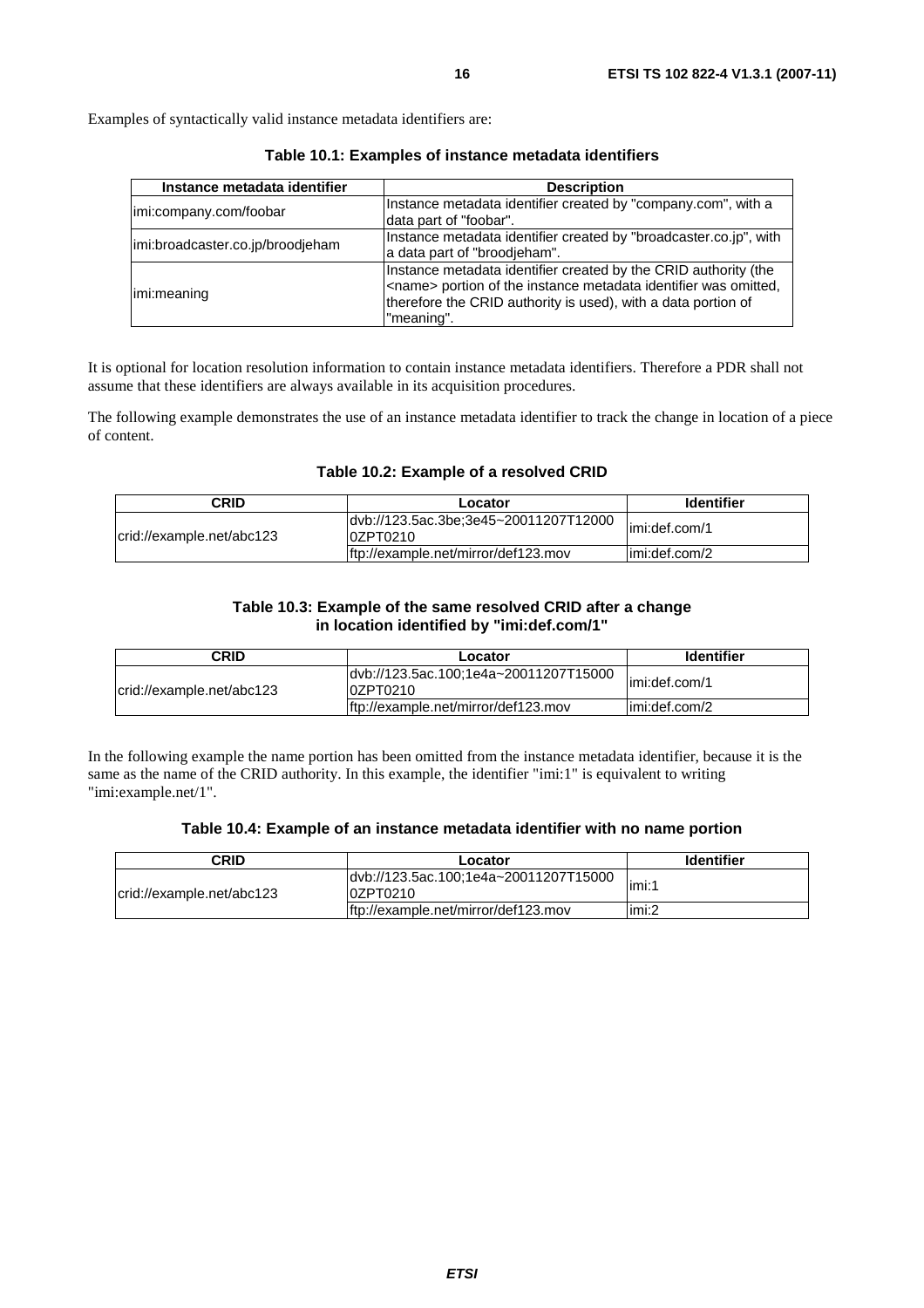Table 10.5 shows a more complex set of permissible combinations of CRID and instance metadata identifier.

|                                                                                                                                                                                                                     | <b>CRID</b>                                                                                               | Locator                                                                                             | <b>Identifier</b> | <b>Note</b> |
|---------------------------------------------------------------------------------------------------------------------------------------------------------------------------------------------------------------------|-----------------------------------------------------------------------------------------------------------|-----------------------------------------------------------------------------------------------------|-------------------|-------------|
| crid://example.net/abc123                                                                                                                                                                                           |                                                                                                           | dvb://123.5ac.100;1e4a~20011207T150<br>000ZPT0210                                                   | imi:1             |             |
|                                                                                                                                                                                                                     |                                                                                                           | ftp://example.net/mirror/def123.mov                                                                 | imi:2             |             |
| crid://example.net/je98                                                                                                                                                                                             |                                                                                                           | dvb://123.6ef.200;5e23~20020131T1420<br>00ZPT0030                                                   | imi:mdprov.com/01 | 2           |
|                                                                                                                                                                                                                     |                                                                                                           | dvb://123.6ef.200;1c24~20020214T1420<br>00ZPT0030                                                   | imi:mdprov.com/02 |             |
| crid://example.net/ja90                                                                                                                                                                                             |                                                                                                           | dvb://2a3.faa.100;8ee9~20020129T0120<br>00ZPT0130                                                   | imi:mdprov.com/01 | 3           |
|                                                                                                                                                                                                                     |                                                                                                           | dvb://c01.ad3.400;003c~20020214T180<br>000ZPT0100                                                   | imi:mdprov.com/02 |             |
|                                                                                                                                                                                                                     | crid://broadcaster.co.uk/0203                                                                             | dvb://c01.ad3.400;003c~20020214T180                                                                 | imi:1             | 4           |
|                                                                                                                                                                                                                     |                                                                                                           | 000ZPT0100                                                                                          | imi:mdprov.com/01 |             |
| NOTE 1: Resolution for CRID "crid://example.net/abc123" with two instance metadata identifiers. No name is<br>provided for the instance metadata identifier, therefore the CRID authority of "example.net" is used. |                                                                                                           |                                                                                                     |                   |             |
| NOTE 2:                                                                                                                                                                                                             | Resolution for CRID "crid://example.net/je98" with two instance metadata identifiers. In this             |                                                                                                     |                   |             |
|                                                                                                                                                                                                                     |                                                                                                           | example an instance metadata identifier provider of "mdprov.com" has been specified.                |                   |             |
| The same as the previous two examples, showing the resolution of a CRID to two locators with<br>NOTE 3:                                                                                                             |                                                                                                           |                                                                                                     |                   |             |
|                                                                                                                                                                                                                     |                                                                                                           | associated instance metadata identifiers. Note that this example uses the same instance identifiers |                   |             |
| as the previous example. The instance identifiers are disambiguated by the CRID.                                                                                                                                    |                                                                                                           |                                                                                                     |                   |             |
|                                                                                                                                                                                                                     | This example shows two different instance metadata identifiers being assigned to the same CRID<br>NOTE 4: |                                                                                                     |                   |             |
| and locator. This is only allowed because the identifiers are from different identifier providers.                                                                                                                  |                                                                                                           |                                                                                                     |                   |             |

**Table 10.5: Example of a more complex resolution table** 

# 11 Resolving Authority Record (RAR)

The Resolving Authority Record (RAR) is an essential element in the location resolution process for both the unidirectional and bi-directional networks. It provides the information needed for retrieving the location resolution data for a given authority.

Each resolution authority will require one or more resolving authority records to exist in the PDR for location resolution to take place. Each resolving authority record will need to be placed inside some sort of transport specific container, which allows the PDR to know that this is a resolving authority record.

In the case of multiple records for the same authority, for each location resolution to be done, the PDR can choose to use any of them.

### 11.1 Contents of Resolving Authority Record

The present document does not define a transmission format for the RAR in uni-directional networks. The present document does however define the information that must be carried by the encoded RAR. A transmission format is specified for the bi-directional content referencing process over TCP/IP, which is given in clause 12.3.

A *TV-anytime* compliant RAR shall contain at least the following items of information:

**Resolution provider:** The name of the body that is providing location resolution. It is possible that different bodies are providing location resolution for a single authority, for example a broadcaster might be providing a secondary resolution service for a content creator. These different location resolution providers need to be able to identify themselves for such purposes as updating their resolving authority records. The name of the resolution provider follows the naming rules given in clause 7.

**Authority name:** The name of the *TV-anytime* CRID authority as described in clause 7.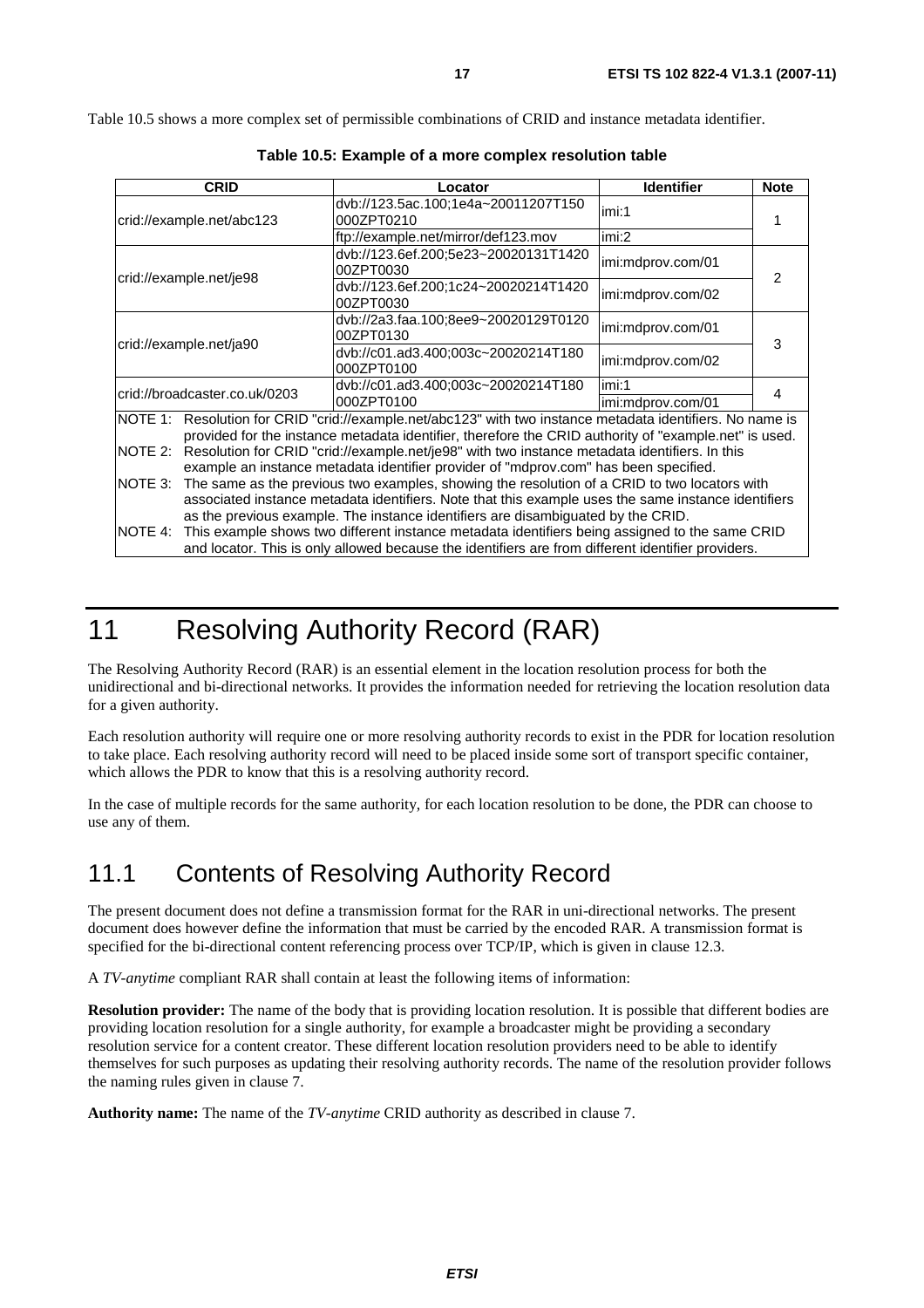**Class:** The class field defines whether this authority record defines a resolution authority that can resolve all CRIDs for this authority name (class = primary) or only resolves some CRIDs for this authority name (class = secondary). The reason for providing secondary resolving authority records is to allow one resolution provider to provide a partial resolving service for a content referencing authority. An example of this is a broadcaster providing partial resolution of another authority (such as the content creator) for the content they broadcast.

**Version number:** A number that is incremented each time the resolution provider wishes to update its resolving authority records for a given authority name. The set of authority records the PDR should update is based on the combination of the authority name and the resolution provider. When a new version number is received for an authority by a resolution provider, all old resolving authority records for this authority name and resolution provider combination will be discarded by the PDR. When the version number reaches  $2^{32}$  - 1, the next version number shall be zero. Tables are considered equivalent if they have the same values of Resolution Provider, Authority name, version number and URL.

**URL:** The location where resolution information can be found. The URL could point to a broadcast stream, or to a server on the Internet or any other place where location resolution information can be found. The syntax of the URL is that of the locator as given in clause 9.

**First valid date:** The first date when this authority can be used, in a form that is unambiguous with respect to time zone.

Last valid date: The first date when this authority cannot be used, in a form that is unambiguous with respect to time zone.

The reason for providing start and end dates for resolution is so that resolution providers can move their resolution URLs and be sure all PDRs have switched to the new URL once the last valid date of the old resolution record has passed.

**Weighting:** The weighting field is used to give a hint to the PDR as to the order to try multiple records for an authority from the same resolution provider by providing the largest weighting number to the URL that should be tried first. The weighting field is only used to provide ordering between resolution provider records for the same combination of resolution provider and authority name and not for ordering one provider over another.

| <b>Field Name</b>       | <b>Contents</b>                  |
|-------------------------|----------------------------------|
| Class                   | Secondary class                  |
| Weighting               |                                  |
| <b>First valid date</b> | 9:30 am 26 September 2000        |
| Last valid date         | 6:00 pm 28 November 2000         |
| Resolution Provider     | tva.resprov.com                  |
| Authority name          | lautnam.com                      |
| URL                     | http://www.resprov.com/lr/autnam |

**Table 11.1: An example Resolving Authority Record** 

# 12 Protocols for location resolution

### 12.1 Common features and interfaces

This clause defines the features common to location resolution using unidirectional or bi-directional networks. It is included here to provide a context for the details that follow in clauses 12.2 and 12.3, and provides the descriptions of the terms that will be used in these clauses.

### 12.1.1 Resolution handler

In the *TV-anytime* environment, content referencing services can be delivered through various delivery systems such as IP networks or broadcast TV. Figure 12.1 shows the concept of a modular resolution system, with multiple resolution handlers as required for specific location resolution transport mechanisms.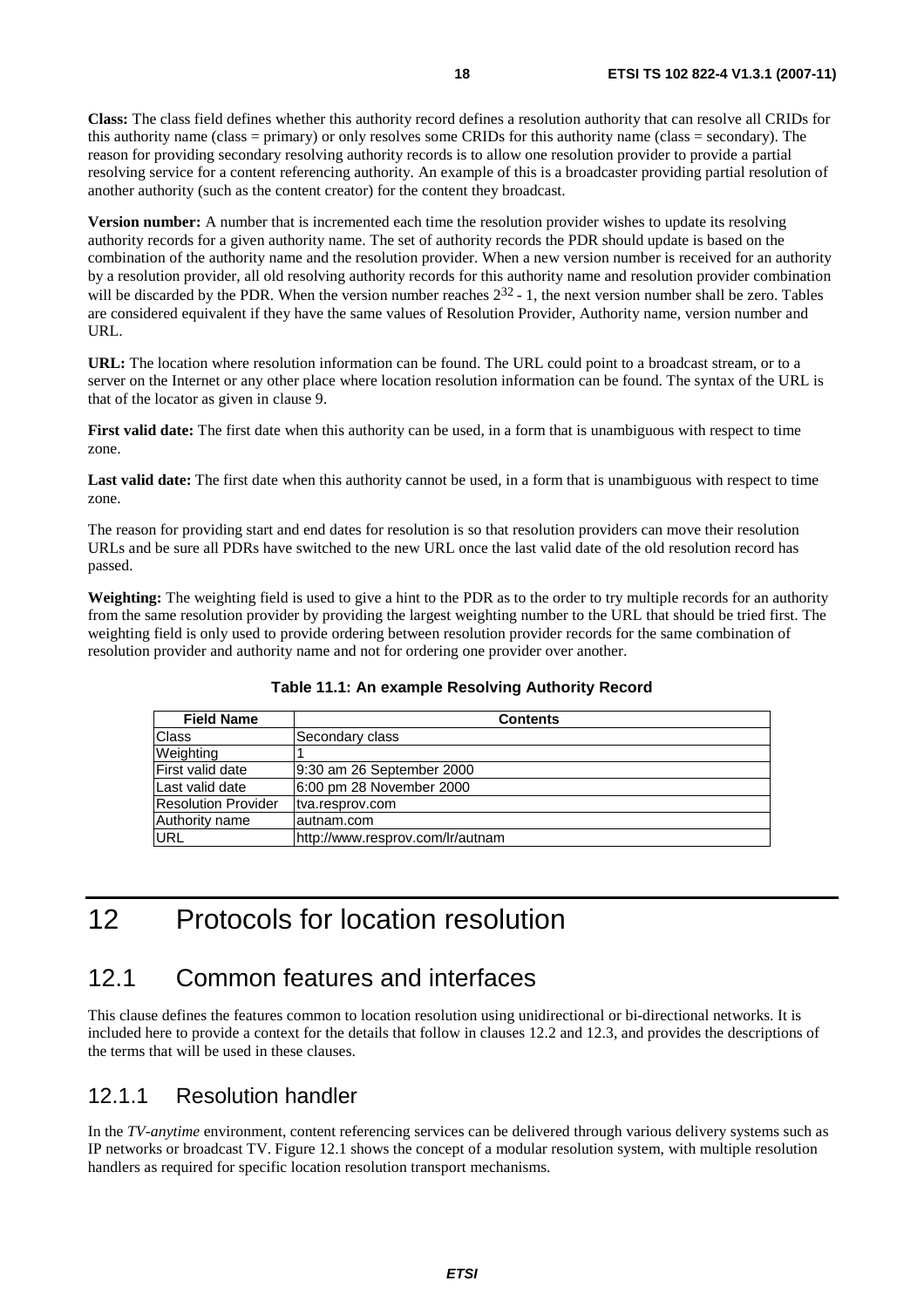

**Figure 12.1: CRID resolution architecture** 

Figure 12.1 provides a network-transparent method for resolution, with multiple resolution handlers providing the network and protocol-dependent CRID resolution. For example, one resolution method is resolving CRIDs locally, by co-operating with the local storage management system to resolve the location of the locally stored content. Another resolution system might resolve a CRID using external name handling systems via a back channel or an Internet connection. Another system may refer to System Information (SI) tables, which contain mapping tables between CRIDs and locators and are transported in a digital broadcast stream.

It is envisaged that the resolution handler is an extensible resolution mechanism so that in the future when a new location resolution transportation method is developed, it is possible to extend the resolution process by implementing and plugging in a new resolution handler.

Steps in the content referencing process are now summarized:

- 1) The CRID is used to decide which resolution handlers to invoke to resolve this CRID.
- 2) The resolution request is forwarded to the appropriate resolution handlers.
- 3) Each chosen resolution handler tries to resolve the CRID into locators or another set of CRIDs. The resolution process depends on the implementation of resolution handler. As part of this resolution process, the resolution handler may need to communicate with an external system. Some example processes between a resolution handler and an external system are:
	- Resolve the CRID using a mapping table located in the PDR. This method is appropriate for locally recorded contents or cached information from broadcast or IP networks.
	- Resolve the CRID using the broadcast stream.
	- Resolve the CRID via Internet or back channel.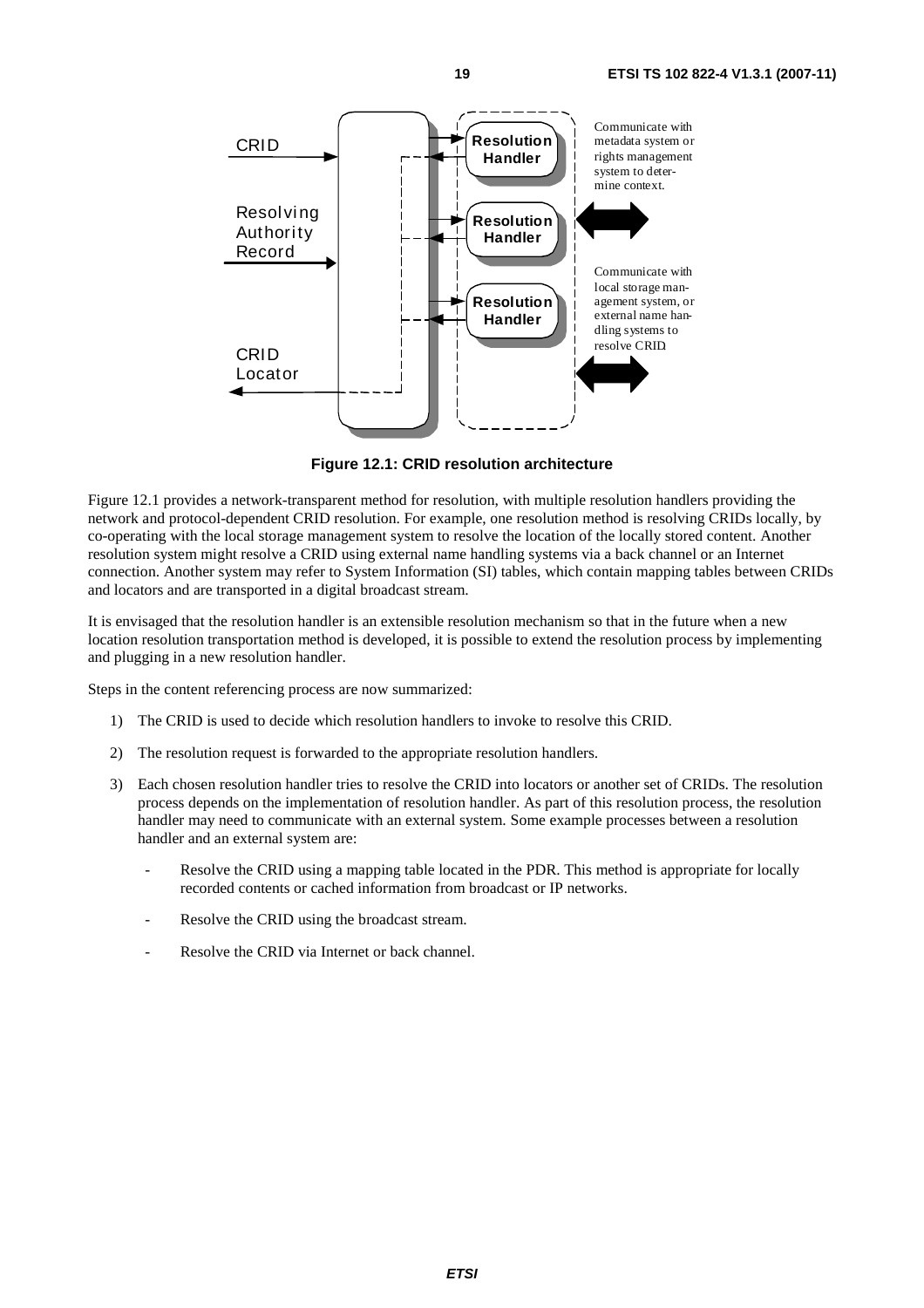### 12.2 Location resolution over unidirectional networks

This clause of the specification defines the common features of resolution handlers that work with unidirectional networks. Each resolution handler using a unidirectional network will have a dynamic behaviour similar to the one given in the flow chart figure 12.2.



**Figure 12.2: Dynamic behaviour of resolution handler using unidirectional network** 

The first step of location resolution in a unidirectional system is for the PDR to learn where it can receive location resolution information. This location is provided by the resolving authority record, which will need to be broadcast to the PDR at some known location. Failure to find any authority records for the given CRID's authority will result in a failure to resolve CRIDs created by that authority.

Once this resolving authority record has been located, the PDR will know where to listen for location information for the given CRID's authority (by using the URL field of the appropriate authority record).

The PDR will have to choose one or more resolution handlers to use for resolving the desired CRID, as it will need to pick the resolution handlers that can understand the protocols used to carry the location resolution information. An example of this choice is the PDR choosing the DVB resolution handler if the resolution record says that resolution information is being sent on a DVB transport stream.

It is likely that a PDR implementation will also use the local resolution handler in case the content the CRID refers to is already available locally.

The information that will be sent in the unidirectional location resolution stream shall be in the form of a table that consists of CRID to message mappings. Each input CRID will output to a message that shall contain a status field.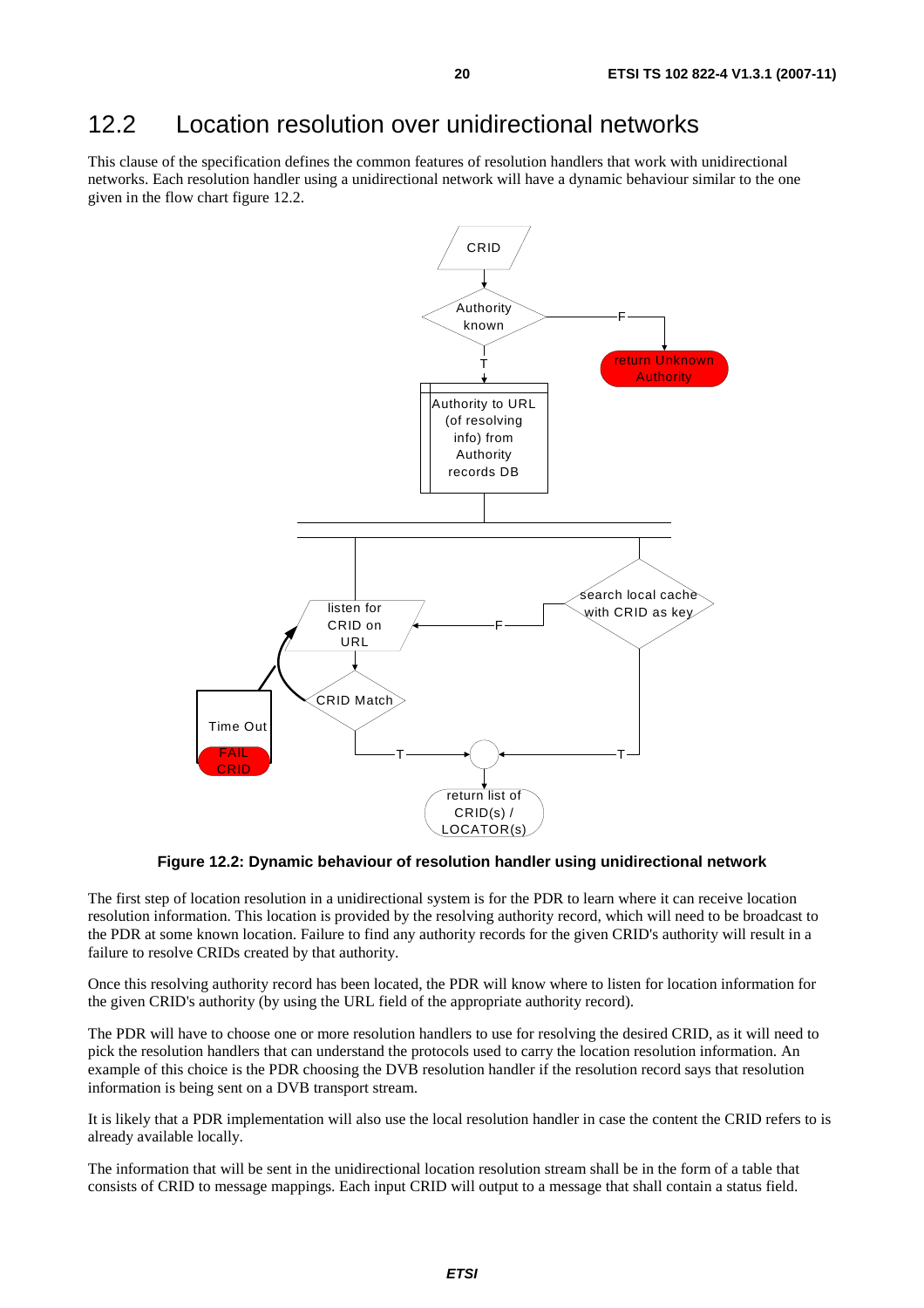When the status field contains a value to indicate that the input CRID is valid, the message shall contain one or more CRIDs, or one or more locators.

A *TV-anytime* compliant unidirectional location resolution stream shall contain a stream of matched pairs of:

**CRID Message** 

Each message shall at least contain:

#### **Table 12.1: Location resolution message format for unidirectional system**

| <b>Field</b>                      | <b>Description</b>                                                         |  |
|-----------------------------------|----------------------------------------------------------------------------|--|
|                                   | "CRID is resolved" (resolution list follows).                              |  |
| <b>Status</b>                     | "discard CRID" (E.g. CRID is no longer valid).                             |  |
|                                   | "resolve after date <xxx>" (keep CRID, try later).</xxx>                   |  |
| If Status = CRID is resolved:     |                                                                            |  |
| Field                             | <b>Description</b>                                                         |  |
|                                   | "all" (all items of the following list must be acquired).                  |  |
| <b>Acquisition directive</b>      | "any" (any item from the following list may be acquired as they are        |  |
|                                   | alternative locations for the same content).                               |  |
| A list of CRIDs or                | CRIDs will conform to the syntax given in clause 8.                        |  |
| a list of Locator(s)              | Locators will conform to the syntax given in clause 9.                     |  |
|                                   | Optionally, each locator can have an associated instance metadata          |  |
|                                   | identifier.                                                                |  |
|                                   | Is the list complete?                                                      |  |
| <b>Resolution complete</b>        | yes (CRID is completely resolved).                                         |  |
|                                   | (e.g. this is the last episode of the series).                             |  |
|                                   | no (CRID might resolve into more items at a later date).                   |  |
|                                   | Date after which the PDR should attempt to re-resolve the CRID. This field |  |
| <b>Re-resolution date</b>         | is only meaningful when the Resolution Complete flag is set to "no". This  |  |
|                                   | date shall be unambiguous with respect to time zone.                       |  |
| If Status = "Resolve after date": |                                                                            |  |
| Field                             | <b>Description</b>                                                         |  |
| Date                              | The date and time on or after which the PDR should try to re-resolve the   |  |
|                                   | CRID. This field shall be unambiguous with respect to time zone.           |  |

Table 12.2 describes the acquisition behaviour of a PDR in response to the status flags.

#### **Table 12.2: Interpretation of Status Flags**

| <b>Acquisition Directive</b> | <b>Resolution Complete</b> | <b>Description</b>                                                                                       |
|------------------------------|----------------------------|----------------------------------------------------------------------------------------------------------|
| All                          | No                         | Acquire all items in list and await further items.                                                       |
| All                          | Yes                        | Acquire all content items, after which acquisition<br>of this CRID is complete.                          |
| Any                          | No                         | Select any of current item list (after which the<br>acquisition is complete) or await additions to list. |
| Any                          | Yes                        | Select any one of the list items after which the<br>acquisition is complete.                             |

### 12.2.1 Guidance on use of resolution status flags

CRIDs that when resolved translate into one or more CRIDs, with the acquisition directive of "all" and have the resolution complete flag set to "no" can be used for grouping of content that changes over time, for example a TV series. Such a group CRID may continue with its resolution complete flag set to "no" for a long period of time if the series has no planned end. It is permissible for a PDR to allow the user to view the content the PDR has acquired for this incomplete group CRID.

A CRID that resolves into one or more locators should not be used for an ongoing group (such as a series) as the PDR will assume that when the acquisition directive is set to "all" it must acquire all the parts of the content specified by the list of locators before that content is fully acquired, and hence viewable by the user.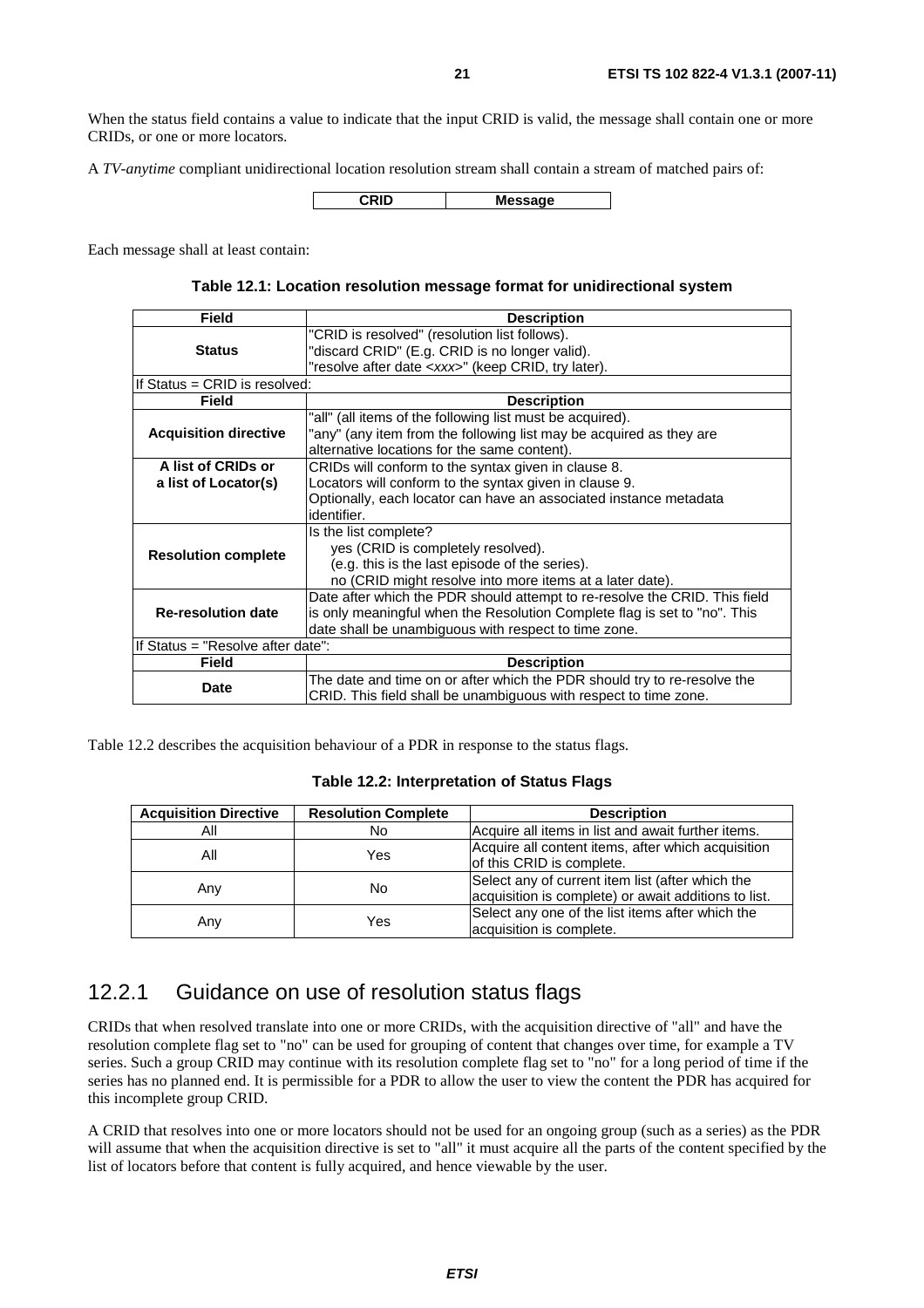| <b>Resolution type</b> | <b>Acquisition directive</b> | <b>Description of PDR behaviour</b>                                                                                                                              |
|------------------------|------------------------------|------------------------------------------------------------------------------------------------------------------------------------------------------------------|
| CRID to CRID(s)        | All                          | All result CRIDs should be acquired. Each result<br>CRID can be considered either as its own content<br>litem or as part of the group.                           |
| CRID to CRID(s)        | Any                          | Any of the result CRIDs can be acquired as they are<br>considered equivalent by the authority that created<br>this CRID.                                         |
| CRID to Locators(s)    | All                          | All items must be acquired before the content is<br>complete. It is an implementation choice as to<br>whether a PDR will allow viewing of incomplete<br>content. |
| CRID to Locators(s)    | Any                          | Select any one of the locators as they are<br>considered equivalent by the authority that created<br>this CRID.                                                  |

**Table 12.3: PDR behaviour in response to acquisition directive** 

It is an implementer's option as to whether the PDR will always go to the unidirectional stream for location resolution, or provide some local caching mechanism. This caching mechanism might be to cache resolved CRIDs, or to cache the unidirectional stream in case it is needed later. This cached information might be used by the resolution handler that handles the unidirectional stream or by creating another resolution handler that uses locally cached data.

### 12.3 Location resolution over bi-directional networks

In order for a PDR to use the location resolution services over bi-directional networks it is necessary to define a protocol to allow the PDR to initiate a connection and then transfer requested data between itself and a resolution service located at a remote server.

This clause specifies how a PDR can discover the location of such a server on a bi-directional network and the TVA protocol to achieve the appropriate *TV-anytime* data transfers over such a network.

This clause does not specify how content is retrieved over a bi-directional network.

### 12.3.1 Generic bi-directional resolution server discovery

This discovery stage may not be required by all network implementations.

Given a CRID to resolve, the first step is to find a server that might be able to resolve this CRID. The process of server discovery is based on using the authority name from the CRID.

The present document makes the assumption that the CRID the PDR has been asked to resolve is from an authority completely new to the PDR, so that it has no prior knowledge of where to get this CRID resolved. In an actual implementation there may be some sort of caching of previous server discoveries, but the exact nature of this caching is implementation specific.

In the following example, an intermediate server is contacted to discover the address of the location resolution server.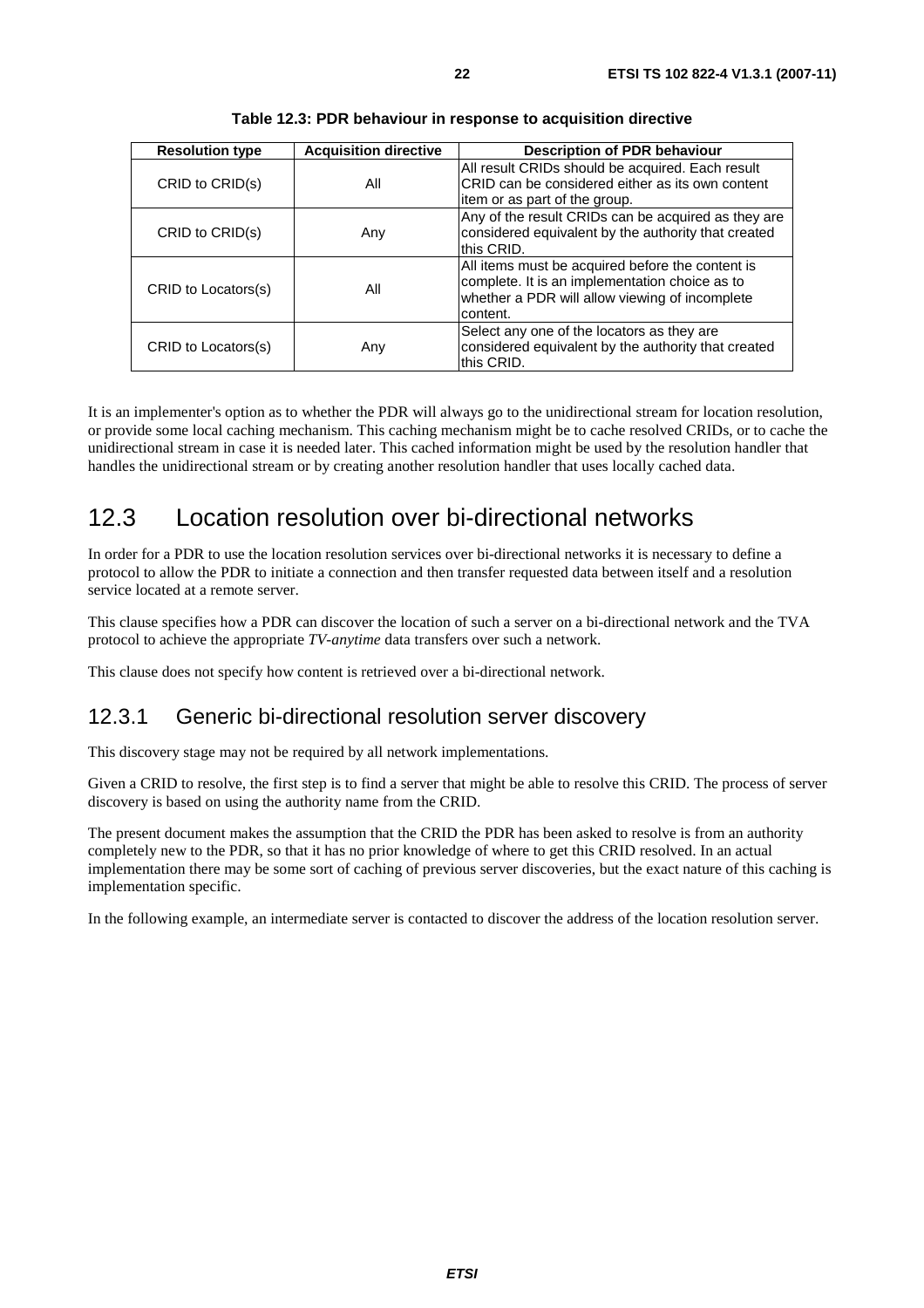

**Figure 12.3: Example of location resolution server discovery** 

### 12.3.2 Generic bi-directional request to resolution server

Once the resolution server has been discovered, the next step is to communicate with this resolution server. The inputs to the server will be a list of one or more CRIDs to resolve, and optional flags to specify how the response should be created.

The *TV-anytime* defined optional flags are:

- 1) SubmittedCRID.
- 2) Result.

| Value of SubmittedCRID flag | <b>Description</b>                                                                                            |
|-----------------------------|---------------------------------------------------------------------------------------------------------------|
|                             | No descriptive metadata about the CRIDs being submitted shall<br>be returned with the resolution information. |
|                             |                                                                                                               |
|                             | Instances of the ProgramInformationTable or                                                                   |
|                             | GroupInformationTable schemas shall be returned which                                                         |
|                             | describe the submitted CRIDs, if the location resolution server                                               |
|                             | has this information.                                                                                         |
| All other values            | Reserved.                                                                                                     |

#### **Table 12.5: Result flag description**

| <b>Value of Result flag</b> | <b>Description</b>                                                                                                      |
|-----------------------------|-------------------------------------------------------------------------------------------------------------------------|
| U                           | No descriptive metadata about the results from the location                                                             |
|                             | resolution shall be returned with the resolution information.                                                           |
|                             | If the submitted CRID resolves into further CRIDs, instances of<br>the ProgramInformationTable or GroupInformationTable |
|                             | schemas shall be returned for each resolved CRID, if the location                                                       |
|                             | resolution server has this information.                                                                                 |
|                             | If the submitted CRID resolves into locators, instances of the                                                          |
|                             | ProgramLocationTable schema shall be returned for each                                                                  |
|                             | locator, if the location resolution server has this information.                                                        |
| All other values            | Reserved.                                                                                                               |

If any of the optional flags are not present they are assumed to have a value of zero.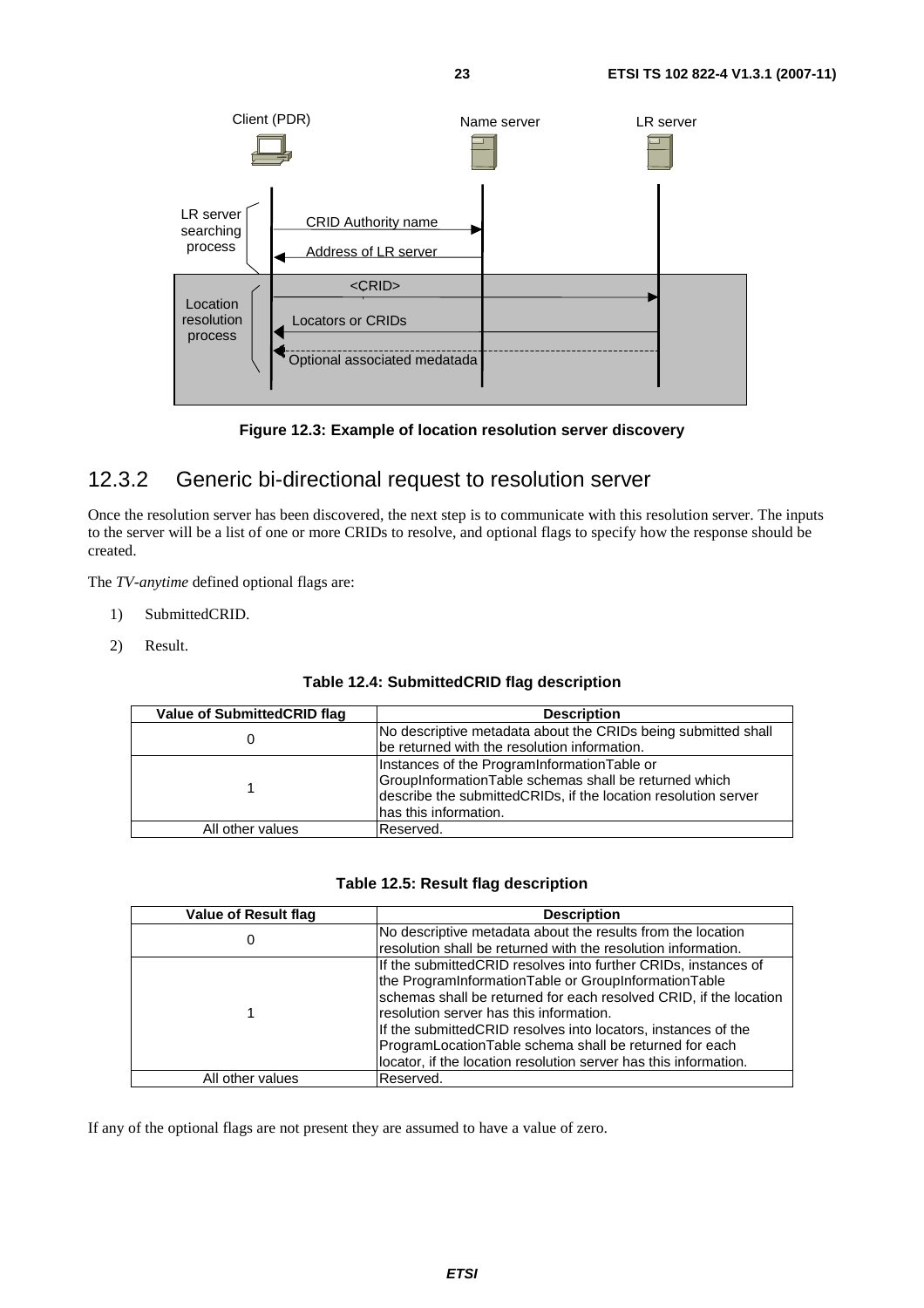#### 12.3.3 Generic bi-directional response from resolution server

The resolution server will respond with one of three possible types of information:

- 1) The result from resolving the CRID. The response will contain instance(s) of XML schemas defined in TS 102 822-3-1 [10] and in annex A of the present document. The permitted response schemas are listed later in this clause.
- 2) A Resolving Authority Record (RAR). The PDR should store this RAR using the rules given in the unidirectional model, and then contact the server given by the URL field of the RAR.
- 3) A re-direct. The resolution server will return a message that gives the address of another location resolution server to contact.

In case (1) and case (3) where a PDR does not receive a RAR, the PDR shall assume the location resolution server is a primary class server, and follow the appropriate rules given in the present document for primary class resolution servers.

The permitted instantiated elements of the XML schemas defined in TS 102 822-3-1 [10] and in annex A of the present document are:

- GroupInformationTable.
- ProgramInformationTable.
- ProgramLocationTable.
- ContentReferencingTable.

When an XML instance document is returned by the location resolution server, an instance of a ContentReferencingTable that contains CRIDResult or LocationsResult for each CRID submitted shall be returned. When indicated by the SubmittedCRID and Result flags, instances of GroupInformationTable, ProgramInformationTable and ProgramLocationTable may also be returned.

The results may be returned in any order the location resolution server desires and not necessarily the order in which the PDR specified in the request to the server.

#### 12.3.4 Dynamic behaviour of PDR and location resolution server

For the case where the PDR is connected to a bi-directional network there is a need to specify some aspects of the dynamic behaviour of location resolution requests in a *TV-anytime* compliant PDR. This is required in order to avoid large numbers of PDRs all trying to contact the same location resolution server at the same moment in time.

As well as a PDR having a prescribed manner to avoid excess loading of a location resolution server, it is advisable that a location resolution provider takes certain steps in their implementation to aid the reduction of large instantaneous loads on their servers. When a server returns a response that indicates a CRID should be resolved again at a future date, it is advisable for the server not to return the same time and date information to all clients requesting this CRID, as they will then all try to contact the server at the same moment in time.

It should be noted that a PDR, in addition to receiving location information from a bi-directional network, might also be receiving information from one or more broadcast networks. When receiving information from a broadcast chain, there is the potential for many PDRs to all receive the same time and date for re-resolution.

In order to reduce the effect of instantaneous server loading, the PDR will need to implement a dynamic behaviour that does not cause overloading of a location resolution server by frequent repeated access to the same server.

#### 12.3.4.1 Requirements for PDR dynamic behaviour

- 1) When the date and time for re-resolution arrives, the PDR shall wait a further random amount of time before contacting the location resolution server. This is required in order to reduce the chances of the location resolution server being swamped by many PDRs contacting it at the same moment in time.
- 2) If the location resolution server returns a re-resolution time and date that is in the past, the PDR shall wait a random amount of time before contacting the location resolution server again.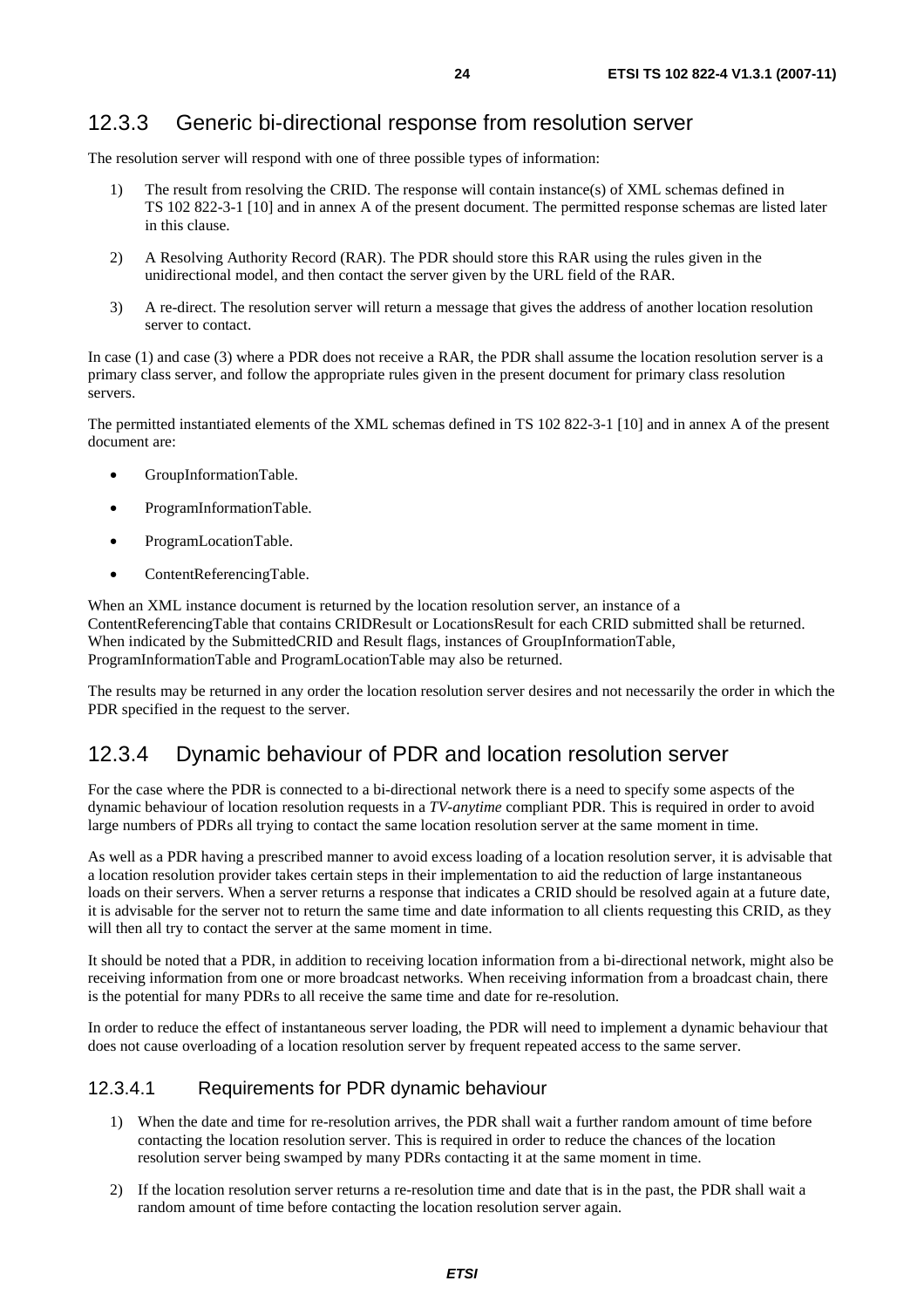- 3) If the location resolution server is unavailable, the PDR shall assume the response for the CRIDs being resolved is "resolve again at a later date". The date and time at which to re-resolve is based on the current date and time plus a random amount of time.
- 4) When a location resolution server returns information to specify that the CRID is unknown and this location resolution server is a secondary class server, and the PDR wishes to try this server again, the PDR shall wait a random amount of time before trying again.
- 5) When a location resolution server returns information to specify that the CRID is unknown and this location resolution server is a primary class server, the PDR should cease trying to resolve this CRID as it will never be resolvable.
- 6) The random time interval generator algorithm inside a given manufacturer's PDR should not be configured in such a manner that all their PDRs have identical random time interval sequences. Testing compliance to this requirement is not specified in the present document.
- 7) The standard deviation of the random time interval generator shall be at least 10 minutes. Testing compliance to this requirement is not specified in the present document.

Annex B describes a candidate for the dynamic behaviour of the PDR when communicating with a remote location resolution server.

### 12.3.5 TCP/IP based resolution server discovery

As the <DNS name> part of the authority name is a name that is a registered Internet domain name, the mechanisms defined for DNS name lookup can be used as part of the server discovery phase.



**Figure 12.4: Stages of TCP/IP based resolution server discovery** 

#### 12.3.5.1 Internet service discovery query (RFC 2782)

RFC 2782 [6] provides an expansion of the DNS (see RFC 1591 [2]) system that is used to allow Internet connected machines to find mail servers. In addition to being able to search for Mail eXchange (MX) records, it is also possible to Search for seRVice (SRV) records.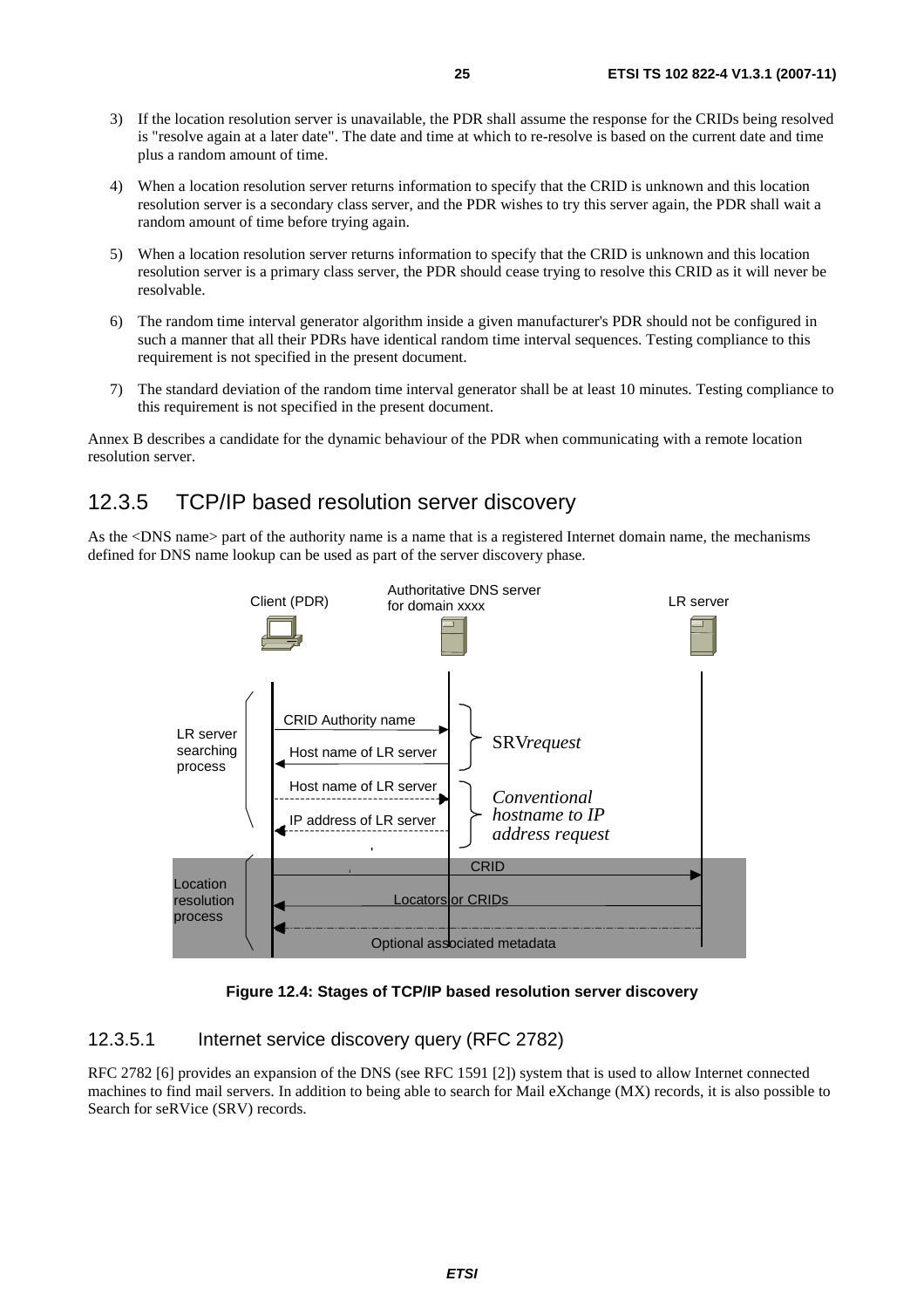#### **\_Service.\_Protocol.Name**

For example a query for an HTTP server for example.com would be "\_http.\_tcp.example.com". The DNS server will respond with the host name and port number corresponding to the network location at which the requested service can be found. In the previous example, the return might be "webserver2.example.com on port 80".

#### 12.3.5.2 *TV-anytime* location resolution service query

The name for the *TV-anytime* location resolution service is "lres" which is a shortened version of "location resolution". The use of a shortened name is adopted, as there is a limit of 512 characters for a DNS response in some DNS client implementations.

The complete query name will look like:

```
_lres._tcp.<CRID authority>
```
For example, given the CRID "crid://europe.example.com/9afc2", the query string would be "\_lres.\_tcp.europe.example.com" which would be sent to a DNS server that provides lookups for "europe.example.com".

Another example, would be, given the CRID "crid://example.co.uk/9afc2", the query string would be "\_lres.\_tcp.example.co.uk" which would be sent to a DNS server that provides lookups for "example.co.uk".

#### 12.3.6 TCP/IP based request to resolution server

The protocol for sending a request to the location resolution server is based on the HTTP protocol (see RFC 2616 [3]. The format of the query string shall follow that generated by the submission of an HTML form using a GET request:

```
http://<Path_to_server_script>?[key=value]&[key=value]
```
where the key/value pair is repeated as required. The key is case sensitive and shall be represented using the exact case given for each key as specified in this clause.

The precise specification for encoding the key-value pairs into the HTTP URL is given in clause 17.13 of the HTML 4 specification [7]. It is the option of the location resolution service provider to implement this service using any server side technology they wish (CGI scripts, Java servlets etc.).

Each key shall be one of:

| Key                  | <b>Description</b>                                                                                                                                        | Allowable value                                      |
|----------------------|-----------------------------------------------------------------------------------------------------------------------------------------------------------|------------------------------------------------------|
| <b>CRID</b>          | The CRID to resolve.                                                                                                                                      | A CRID inside quotes.                                |
| <b>SubmittedCRID</b> | Used to specify whether<br>metadata on the CRID being<br>resolved is desired. See<br>clause 12.3.2 for semantics of<br>this flag.                         | A number. See clause 12.3.2 for<br>lallowed values.  |
| <b>Result</b>        | Used to specify whether<br>metadata is required for each of<br>the results from resolving this<br>ICRID. See clause 12.3.2 for<br>semantics of this flag. | IA number. See clause 12.3.2 for<br>lallowed values. |

| Table 12.6: Key definitions for HTTP URL encoding |  |  |  |
|---------------------------------------------------|--|--|--|
|---------------------------------------------------|--|--|--|

It is permissible to resolve multiple CRIDs in one HTTP request by using multiple "CRID" keys in the URL, but the "SubmittedCRID" and "Result" keys may only be specified once in a request as they affect all CRIDs being resolved.

For the first connection to a location resolution server after the DNS based server location phase, the  $\leq$ path to server> is the hostname, a colon character, the textual representation of the port number followed by a slash. If the port number is 80, the colon and port number may be omitted.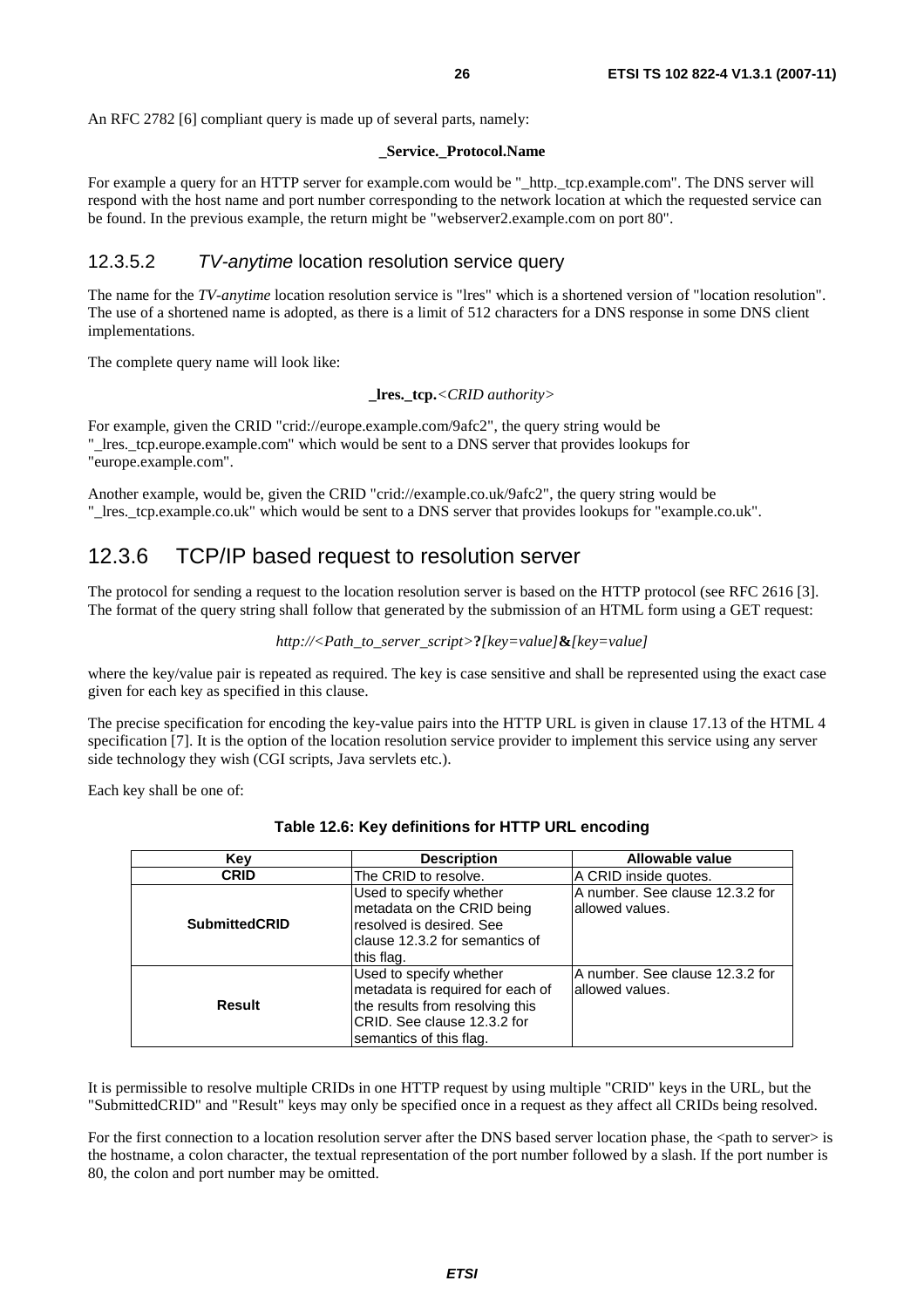For example, if the DNS server returned host name "computer2.example.com" on port 1234, the  $\lt$ path to server> would  $he:$ 

• computer2.example.com:1234/.

When a location resolution server provides a re-direct using an HTTP redirect, the <path to server> is the URL returned by the "Location" header of the HTTP redirect response.

For example, if the HTTP response was:

• Location http://redirect.example.com/tva/lr.

The <path to server> would be:

• redirect.example.com/tva/lr.

When a location resolution server provides a re-direct using the RAR, the <path to server> is the URL field from the RAR.

For example, if the URL field of the RAR contained the value:

• http://kaas.example.nl/scripts/resolution.cgi.

the <path to server> would be:

• kaas.example.com/scripts/resolution.cgi.

Examples of valid complete URLs are:

http://computer2.example.com:1234/?CRID="crid://example.com/abc123"

http://broadcaster.com/?CRID="crid://broadcaster.com/abc123"&CRID="crid://broadcaster.com/def456"

http://kaas.example.com/scripts/resolution?CRID="crid://example.com/abc123"&Result=1

http://redirected.example.com/tva/lr?CRID="crid://example.com/abc123"&SubmittedCRID=1

#### 12.3.6.1 Further requirements on a PDR HTTP client

The PDR shall at least implement the HTTP v1.0 specification (see RFC 1945 [4]) for issuing a GET request to the server. In addition to the requirements of HTTP v1.0, the PDR shall also send the HTTP v1.1 header of "host" and the HTTP v1.0 header "user-agent".

The HTTP client in the PDR shall support at least the following MIME type:

• text/xml

Accept: text/xml

In order to permit the secure transfer of resolution requests from the PDR to the location resolution server and secure results from the location resolution server, the PDR and location resolution server may negotiate the secure HTTP protocol as given in RFC 2660 [5].

If the PDR supports decoding of an encoded response from the resolution server (e.g. decompressing a compressed response), the PDR shall indicate this by sending an HTTP "Accept-Encoding" header.

EXAMPLE 2: A HTTP client capable of decompression would send a header containing:

Accept-Encoding: x-compress; x-zip

EXAMPLE 1: The HTTP client will need to send an accept command with at least the following components: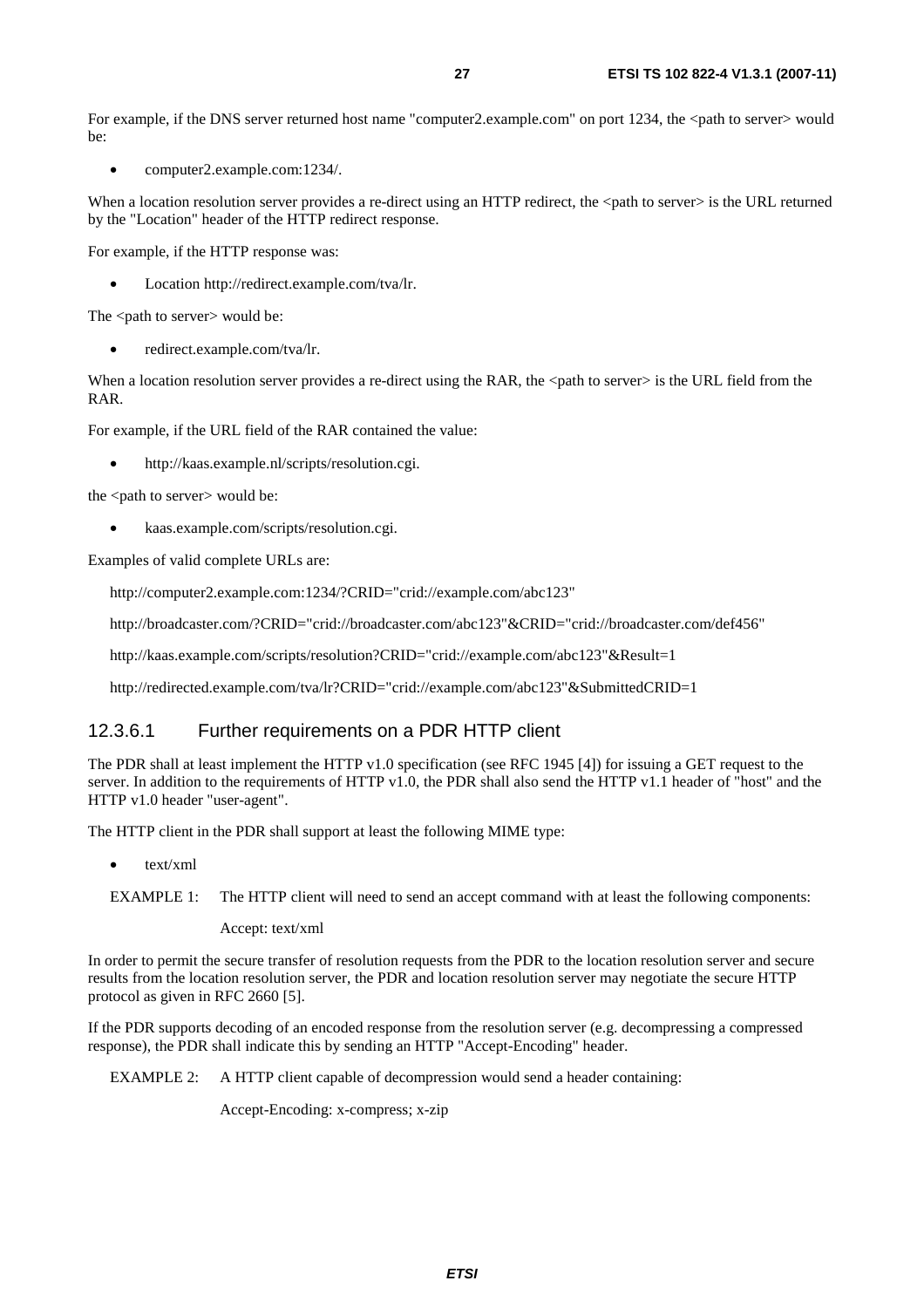The response from the location resolution server will be based on the HTTP v1.0 specification (see RFC 1945 [4]).

The response from the server can be one of three possible types:

- 1) The result of resolving the CRIDs sent to the server.
- 2) An HTTP re-direct to allow the distribution of services amongst a number of machines.
- 3) A standard Resolving Authority Record (RAR) to facilitate PDR caching, server load balancing, dynamic server administration and cross platform capability.

The use of a MIME type given by the "Content-Type" HTTP header shall be used to indicate which of the two possible server responses (type 1 or type 3) is being returned.

#### 12.3.7.1 Case 1: returning the result of resolving CRIDs

If the response from the location resolution server is the result of resolving the CRIDs requested by the PDR, one or more instances of the content referencing XML Schema as defined in the present document or in TS 102 822-3-1 [10] shall be returned.

The MIME type returned by the location resolution server shall be text/xml.

EXAMPLE: One of the response lines from the HTTP server will be:

Content-Type: text/xml

#### 12.3.7.2 Case 2: returning an HTTP re-direct

Use of the HTTP redirect commands (HTTP error codes 300 to 399) may be used by the location resolution server to indicate that the PDR should disconnect and connect to a different location resolution server. The reason for providing this functionality is so that a location resolution provider can redirect their resolution requests based on the CRID being resolved rather than just the authority name (which can be re-directed during the DNS lookup phase of CRID resolution).

The "location" response header shall be used to indicate where the PDR should contact.

#### EXAMPLE: Location: http://www.example.com/tvaresolve

When the PDR has been re-directed from its initial location resolution server, it should provide a HTTP v1.0 "Referer" header containing the location of the server it has been redirected from, to the new server.

#### 12.3.7.3 Case 3: returning a resolving authority record

In the case returning a resolving authority record, the MIME type shall be text/xml and the response shall consist of an instance of a ResolvingAuthorityRecordTable conforming to the syntax specified in clause A.1.2.

#### 12.3.7.4 Encoding server response

It is permissible for the response from the server to be encoded, for example by compressing or encrypting the XML instance document. The "Content-Type" response header does not change, but rather the "Content-Encoding" gives the encoding that has been performed on the data. The exact form of encoding used is not specified in the present document and it is the responsibility of the HTTP client and server to negotiate commonly understood encoding systems.

EXAMPLE: Content-Type: text/xml

Content-Encoding: x-zip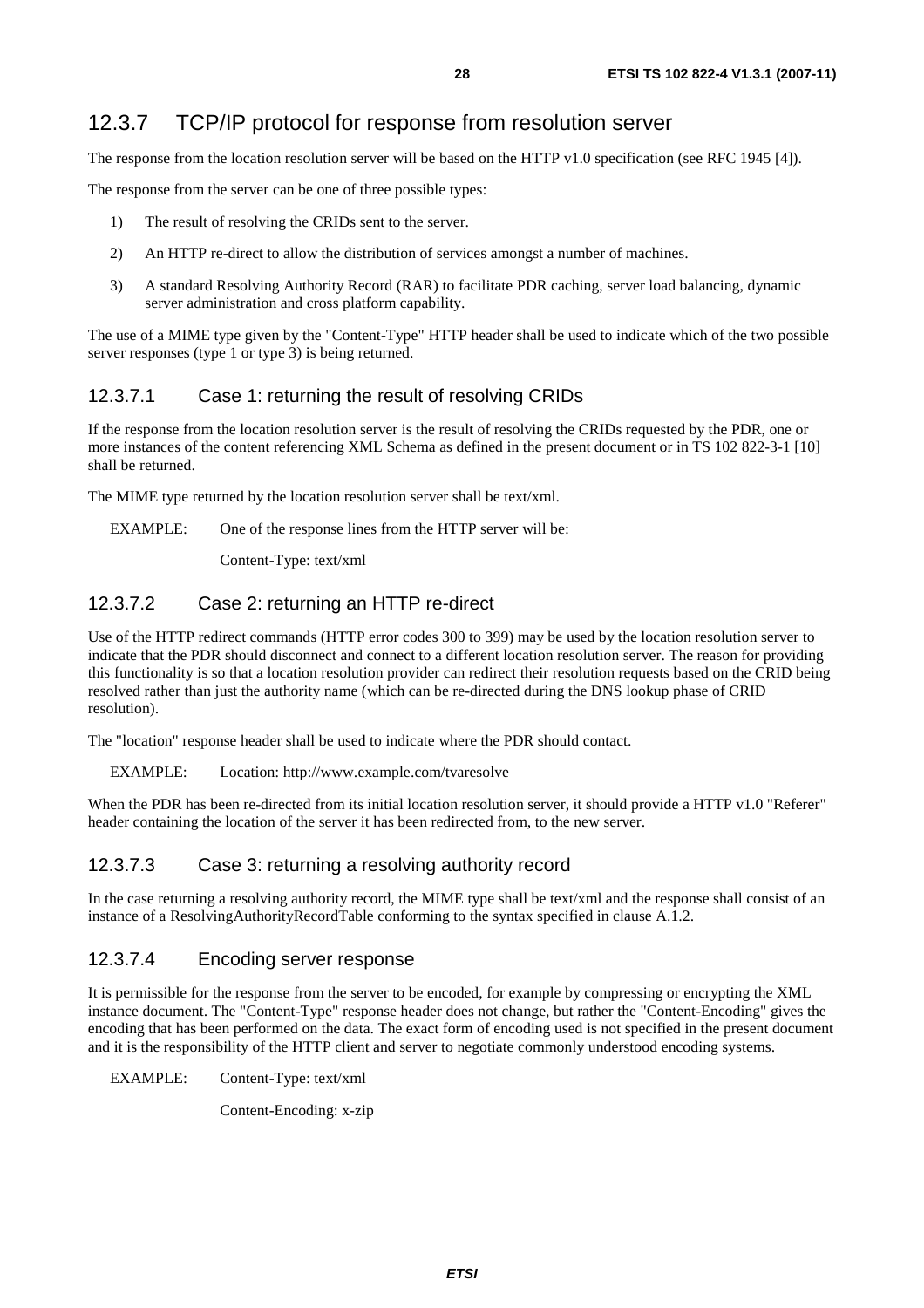# Annex A (normative): XML schema for content referencing

# A.1 Schema definition

In this clause, we define the normative content referencing schema. Instances of this schema are used during the location resolution process via bi-directional networks.

### A.1.1 Location resolution schema

```
<?xml version="1.0" encoding="UTF-8"?> 
<schema targetNamespace="urn:tva:ContentReferencing:2007" 
xmlns:tva="urn:tva:metadata:2007" xmlns="http://www.w3.org/2001/XMLSchema" 
xmlns:cr="urn:tva:ContentReferencing:2007" elementFormDefault="qualified" 
attributeFormDefault="unqualified"> 
<import namespace="urn:tva:metadata:2007" schemaLocation="tva_metadata_3-1_v141.xsd"/> 
<element name="ContentReferencingTable" type="cr:ContentReferencingTableType"> 
     <annotation> 
       <documentation>A document conforming to the TV Anytime content referencing 
specification</documentation> 
     </annotation> 
   </element> 
   <complexType name="ContentReferencingTableType"> 
     <sequence> 
       <element name="Result" type="cr:ResultType" minOccurs="0" maxOccurs="unbounded"/> 
     </sequence> 
     <attribute name="version" type="float" use="required"/> 
   </complexType> 
   <simpleType name="AcquisitionDirectiveType"> 
     <restriction base="string"> 
       <enumeration value="all"/> 
       <enumeration value="any"/> 
     </restriction> 
   </simpleType> 
   <simpleType name="ResolutionStatusType"> 
     <restriction base="string"> 
       <enumeration value="resolved"/> 
       <enumeration value="discard CRID"/> 
       <enumeration value="cannot yet resolve"/> 
       <enumeration value="unable to resolve"/> 
     </restriction> 
   </simpleType> 
   <complexType name="ResultType"> 
     <choice> 
       <sequence> 
         <element name="CRIDResult" type="cr:CRIDResultType" minOccurs="0" 
maxOccurs="unbounded"/> 
       </sequence> 
       <sequence> 
         <element name="LocationsResult" type="cr:LocationsResultType" minOccurs="0" 
maxOccurs="unbounded"/> 
       </sequence> 
     </choice> 
     <attribute name="CRID" type="tva:CRIDType" use="required"/> 
     <attribute name="complete" type="boolean" use="required"/> 
     <attribute name="acquire" type="cr:AcquisitionDirectiveType" use="required"/> 
     <attribute name="status" type="cr:ResolutionStatusType" use="required"/> 
     <attribute name="reresolveDate" type="dateTime" use="optional"/> 
   </complexType> 
   <complexType name="CRIDResultType"> 
     <sequence> 
       <element name="Crid" type="tva:CRIDType" maxOccurs="unbounded"/>
```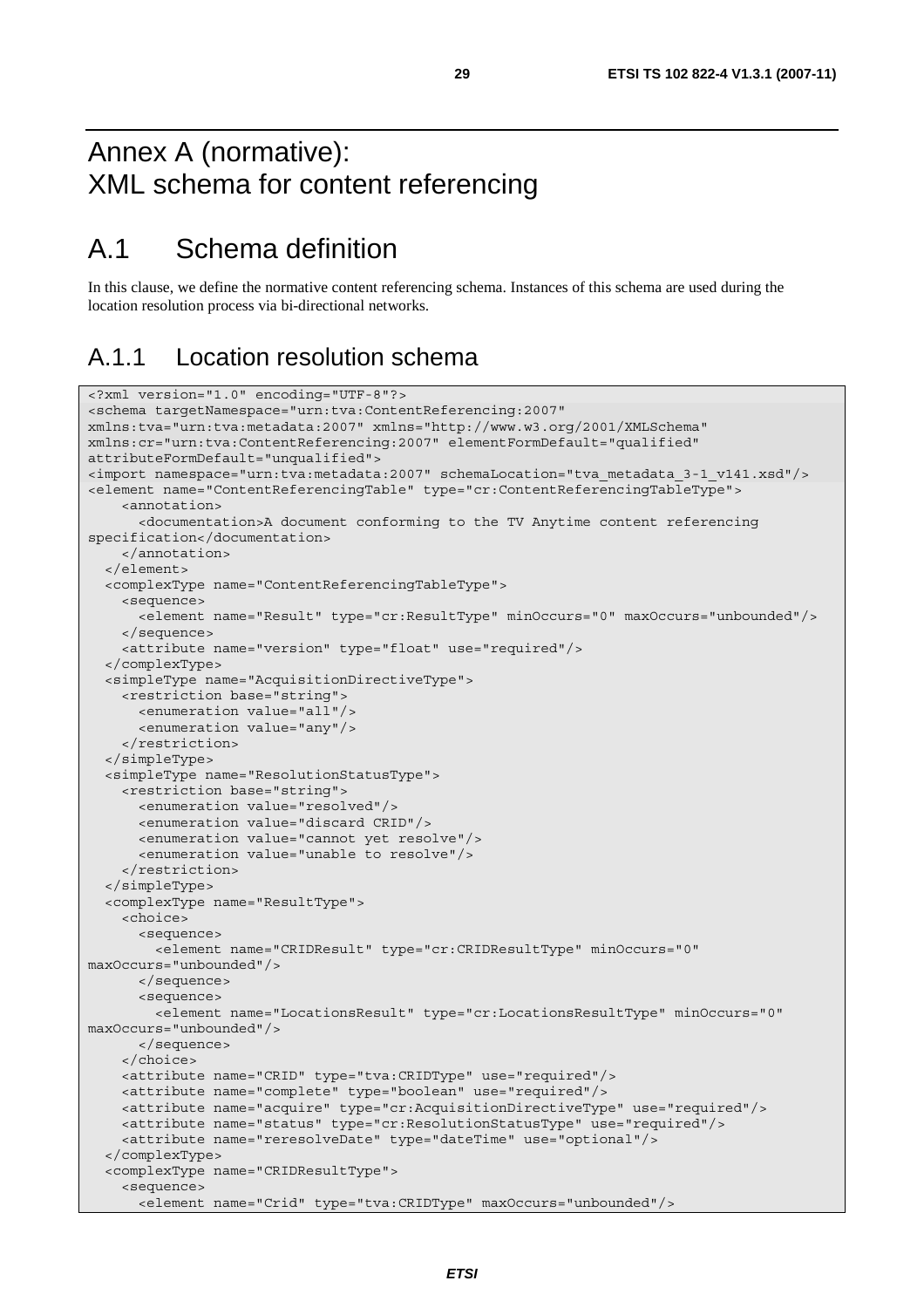```
 </sequence> 
   </complexType> 
   <complexType name="LocatorType"> 
     <simpleContent> 
       <extension base="anyURI"> 
         <attribute name="instanceMetadataId" type="tva:InstanceMetadataIdType" 
use="optional"/> 
       </extension> 
     </simpleContent> 
   </complexType> 
    <simpleType name="DeliveryModeType"> 
      <restriction base="string"> 
         <enumeration value="scheduled"/> 
         <enumeration value="ondemand"/> 
       </restriction> 
   </simpleType> 
   <complexType name="TimeAndURLType"> 
     <simpleContent> 
       <extension base="anyURI"> 
         <attribute name="mode" type="cr:DeliveryModeType" use="optional" 
         default="scheduled"/> 
         <attribute name="start" type="dateTime" use="required"/> 
         <attribute name="duration" type="duration" use="optional"/> 
         <attribute name="end" type="dateTime" use="optional"/> 
         <attribute name="instanceMetadataId" type="tva:InstanceMetadataIdType" 
use="optional"/> 
       </extension> 
     </simpleContent> 
   </complexType> 
   <complexType name="LocationsResultType"> 
     <sequence maxOccurs="unbounded"> 
       <choice> 
         <element name="Locator" type="cr:LocatorType"/> 
         <element name="DecomposedLocator" type="cr:TimeAndURLType"/> 
       </choice> 
     </sequence> 
   </complexType> 
</schema>
```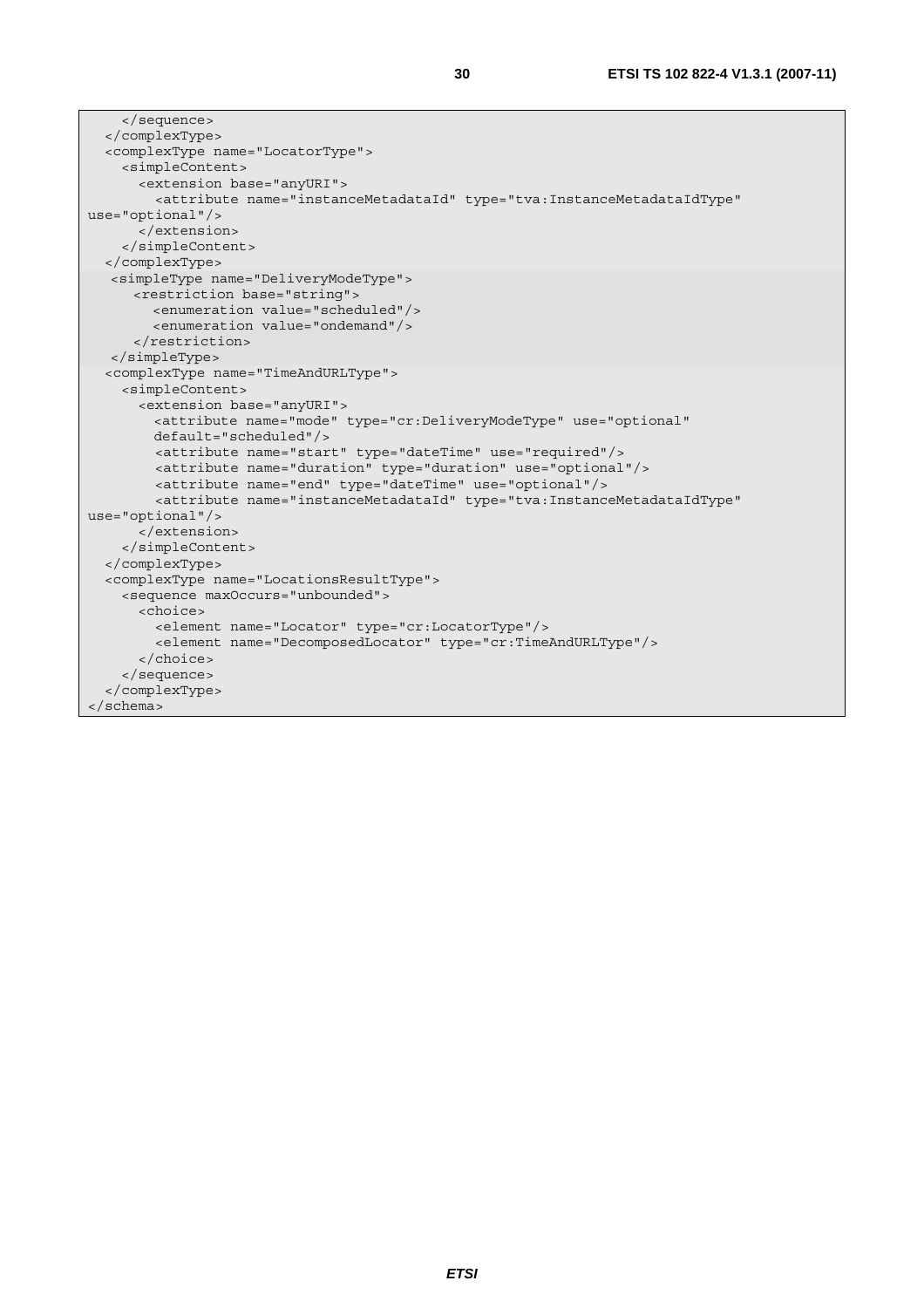| Name                        | <b>Definition</b>                                                                                                                                                                                                                      |
|-----------------------------|----------------------------------------------------------------------------------------------------------------------------------------------------------------------------------------------------------------------------------------|
| ContentReferencingTable     | The top level element within which all content referencing<br>results are instantiated.                                                                                                                                                |
| ContentReferencingTableType | The syntax definition for the ContentReferencingTable<br>element.                                                                                                                                                                      |
| Result                      | The content referencing information for each CRID being<br>resolved is contained within this element.                                                                                                                                  |
| version                     | The syntax version for this XML Schema. For instances<br>conforming to the Schema defined in the present document,<br>this field shall contain the value 1.0.                                                                          |
| AcquisitionDirectiveType    | When a CRID resolves into a list of CRIDs or locators, the<br>AcquisitionDirectiveType type describes what sort of group<br>this list represents.                                                                                      |
| all                         | All items in the list must be acquired. All items in the list<br>combine to create the entire content assigned to the CRID<br>being resolved.                                                                                          |
| any                         | One of the items from the list should be acquired. All items<br>in the list are equivalent.                                                                                                                                            |
| ResolutionStatusType        | Type indicating the result of a resolution request.                                                                                                                                                                                    |
| resolved                    | The CRID has been successfully resolved.                                                                                                                                                                                               |
| discard CRID                | The CRID should be discarded.                                                                                                                                                                                                          |
| cannot yet resolve          | The CRID cannot be resolved yet, and should be resolved<br>again at a later date.                                                                                                                                                      |
| unable to resolve           | The CRID cannot be resolved.                                                                                                                                                                                                           |
| ResultType                  | This type provides the container for all possible resolutions<br>of a CRID.                                                                                                                                                            |
| <b>CRIDResult</b>           | An element for instantiating a result that represents a CRID<br>resolving into one or more CRIDs.                                                                                                                                      |
| LocationsResult             | An element for instantiating a result that represents a CRID<br>resolving into one or more locations.                                                                                                                                  |
| <b>CRID</b>                 | The CRID that is being resolved.                                                                                                                                                                                                       |
| complete                    | True if the resolution of this CRID is complete. If false, the<br>CRID may resolve into further CRIDs or locators in the<br>future.                                                                                                    |
| acquire                     | The grouping type for the list or CRIDs or Locators. This<br>field is only meaningful when status equals resolved.                                                                                                                     |
| status                      | The status of resolving this CRID.                                                                                                                                                                                                     |
| reresolveDate               | If status equals "cannot yet resolve",<br>Or.<br>Complete equals false,<br>this field contains the date and time when re-resolution<br>should next be attempted. This date and time shall be<br>unambiguous with respect to time zone. |
| CRIDResultType              | When a CRID resolves into one or more CRIDs, an instance<br>of CRIDResultType shall be used.                                                                                                                                           |
| Crid                        | One of the "output" CRIDs.                                                                                                                                                                                                             |
| LocatorType                 | This extension to the uriReference type holds the URL<br>pointing to the content and has an optional attribute that<br>contains the instance metadata identifier.                                                                      |
| instanceMetadataID          | An attribute of Locator to provide a binding reference to the<br>Instance Description Metadata, clause 10 Instance<br>metadata identifiers".                                                                                           |
| DeliveryModeType            | Type indicating the delivery mode of the content. i.e.<br>scheduled or on-demand.                                                                                                                                                      |
| TimeAndURLType              | This extension to the uriReference type holds the URL<br>pointing to the content and has attributes that contain the<br>timing information required for acquisition.                                                                   |
| mode                        | The delivery mode of the content. The default value of this<br>attribute is "scheduled".                                                                                                                                               |
| start                       | If this is scheduled content, the date and time when the<br>content will start. For on demand content, this is the time<br>and date at which the content is first available.                                                           |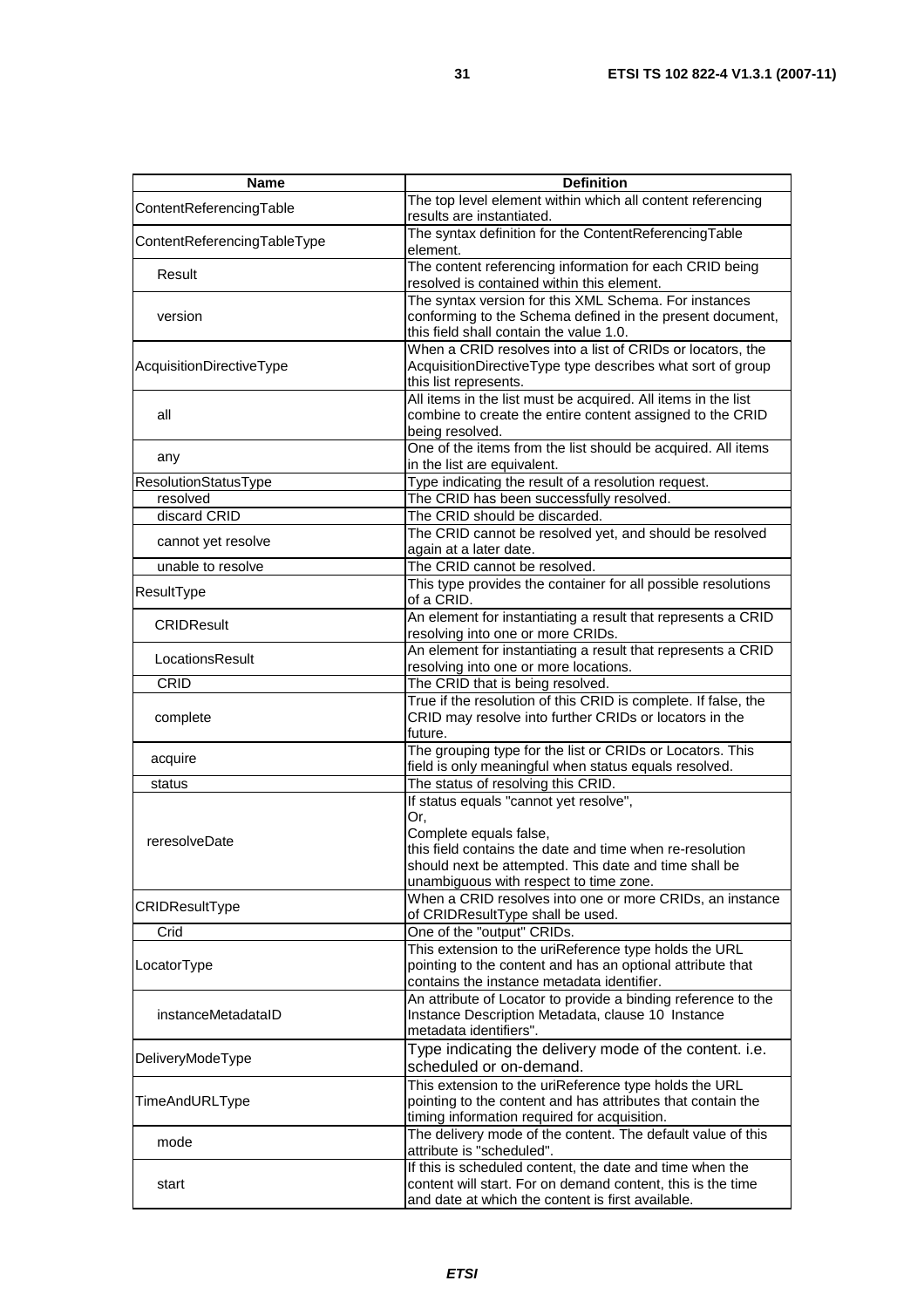| Name                | <b>Definition</b>                                             |
|---------------------|---------------------------------------------------------------|
| duration            | For scheduled content, this is the duration of the content.   |
|                     | This element shall not be used for on demand content.         |
|                     | For scheduled content, this attribute shall not be used. For  |
| end                 | on demand content, this attribute contains the first time and |
|                     | date when the content is no longer available.                 |
|                     | An attribute of Locator to provide a binding reference to the |
| instanceMetadataID  | Instance Description Metadata, clause 10 Instance             |
|                     | metadata identifiers".                                        |
| LocationsResultType | When a CRID resolves into one or more locators, an            |
|                     | instance of LocationsResultType shall be used.                |
|                     | One of the "output" locators. This element is used when the   |
| Locator             | locator contains the necessary timing information (such as    |
|                     | start time, duration) as part of its syntax.                  |
|                     | One of the "output" locators. This element is used when the   |
| DecomposedLocator   | locator does not contain the necessary timing information     |
|                     | (such as start time, duration) as part of its syntax.         |

### A.1.2 Resolving authority record schema

```
<?xml version="1.0" encoding="UTF-8"?> 
<schema targetNamespace="urn:tva:ResolvingAuthority:2007" 
xmlns="http://www.w3.org/2001/XMLSchema" xmlns:rar="urn:tva:ResolvingAuthority:2007" 
elementFormDefault="qualified"> 
   <element name="ResolvingAuthorityRecordTable" 
type="RAR:ResolvingAuthorityRecordTableType"> 
     <annotation> 
       <documentation>A document conforming to the TV Anytime content referencing 
specification</documentation> 
     </annotation> 
   </element> 
   <complexType name="ResolvingAuthorityRecordTableType"> 
     <sequence> 
       <element name="ResolvingAuthorityRecord" type="rar:ResolvingAuthorityRecordType" 
minOccurs="1" maxOccurs="unbounded"/> 
     </sequence> 
   </complexType> 
   <simpleType name="ProviderClassType"> 
     <restriction base="string"> 
       <enumeration value="primary"/> 
       <enumeration value="secondary"/> 
     </restriction> 
   </simpleType> 
   <complexType name="ResolvingAuthorityRecordType"> 
     <sequence> 
       <element name="ResolutionProvider" type="string"/> 
       <element name="AuthorityName" type="string"/> 
       <element name="Class" type="rar:ProviderClassType"/> 
       <element name="VersionNumber" type="unsignedLong"/> 
       <element name="URL" type="anyURI"/> 
       <element name="FirstValidDate" type="dateTime"/> 
       <element name="LastValidDate" type="dateTime"/> 
       <element name="Weighting" type="integer"/> 
     </sequence> 
   </complexType> 
</schema>
```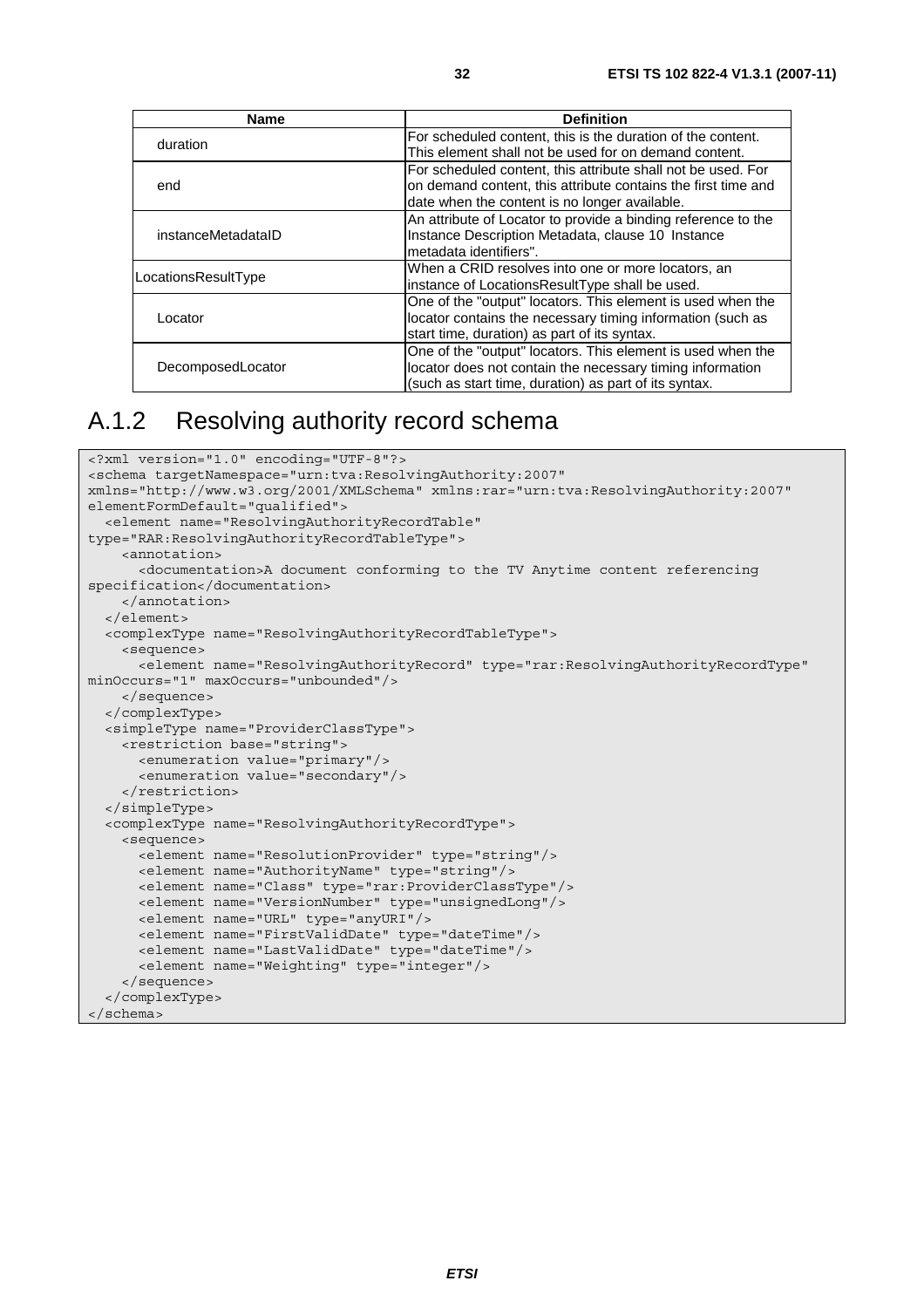| <b>Name</b>                   | <b>Definition</b>                                                                                                                     |
|-------------------------------|---------------------------------------------------------------------------------------------------------------------------------------|
| ResolvingAuthorityRecordTable | The top level element within which the RARs are<br>instantiated.                                                                      |
| ResolvingAuthorityRecord      | The element within which the RAR information is<br>instantiated.                                                                      |
| <b>ResolutionProvider</b>     | The string containing the name of the provider of this<br>resolution service.                                                         |
| AuthorityName                 | The string containing the name of the CRID authority that<br>is being resolved by this resolution service.                            |
| <b>Class</b>                  | The class of this resolution service (primary or<br>secondary).                                                                       |
| <b>URL</b>                    | The location from which resolution information is<br>available.                                                                       |
| <b>FirstValidDate</b>         | The first time and date at which this RAR becomes valid.                                                                              |
| lLastValidDate                | The first time and date at which this RAR becomes<br>invalid.                                                                         |
| Weighting                     | The weighting of this RAR record with respect to the other<br>RAR records provided by this authority for the given CRID<br>authority. |

# A.2 Example instance documents

The following is an example instance document conforming to the location resolution XML Schema specified in the present document.

```
<?xml version="1.0" encoding="UTF-8"?> 
<ContentReferencingTable version="1.0" xmlns="urn:tva:ContentReferencing:2007"> 
  <!-- Example of a CRID resolving to other CRIDs -
   <Result CRID="crid://broadcaster.co.uk/akdsjdlkjdf" status="resolved" complete="true" 
acquire="all"> 
     <CRIDResult> 
       <Crid>CRID://example.com/greatstuff</Crid> 
       <Crid>CRID://nextcrid.com/lkjkj</Crid> 
     </CRIDResult> 
   </Result> 
   <!-- Example of a CRID that is no longer valid --> 
   <Result CRID="crid://isp.net/868457549845f" status="discard CRID" complete="true" 
acquire="all"/> 
   <!-- Example of a CRID resolving to other CRIDs and is incomplete --> 
   <Result CRID="crid://example.co.uk/wibble" status="resolved" complete="false" 
acquire="all"> 
     <CRIDResult> 
       <Crid>CRID://example.com/stuff</Crid> 
       <Crid>CRID://nextcrid.com/broodje</Crid> 
     </CRIDResult> 
   </Result> 
   <!-- Example of a CRID resolving to locators --> 
   <Result CRID="crid://broadcaster.com/ajcnd" status="resolved" complete="true" 
acquire="all"> 
     <LocationsResult> 
       <Locator instanceMetadataId="imi:1">dvb://1.4ee2.3f4;4f5~20010327T180000Z</Locator> 
       <DecomposedLocator instanceMetadataId="imi:metadataProv.com/2" start="2001-03-
29T18:00:00.00">ftp://myserver.example.com/directory12/hello.mp3</DecomposedLocator> 
       <DecomposedLocator start="2001-03-29T18:00:00.00" end="2001-04-
03T18:00:00.00">ftp://myserver.example.com/directory12-
backup/hello.mp3</DecomposedLocator> 
     </LocationsResult> 
   </Result> 
</ContentReferencingTable>
```
The following is an example instance document conforming to the RAR XML Schema specified in the present document.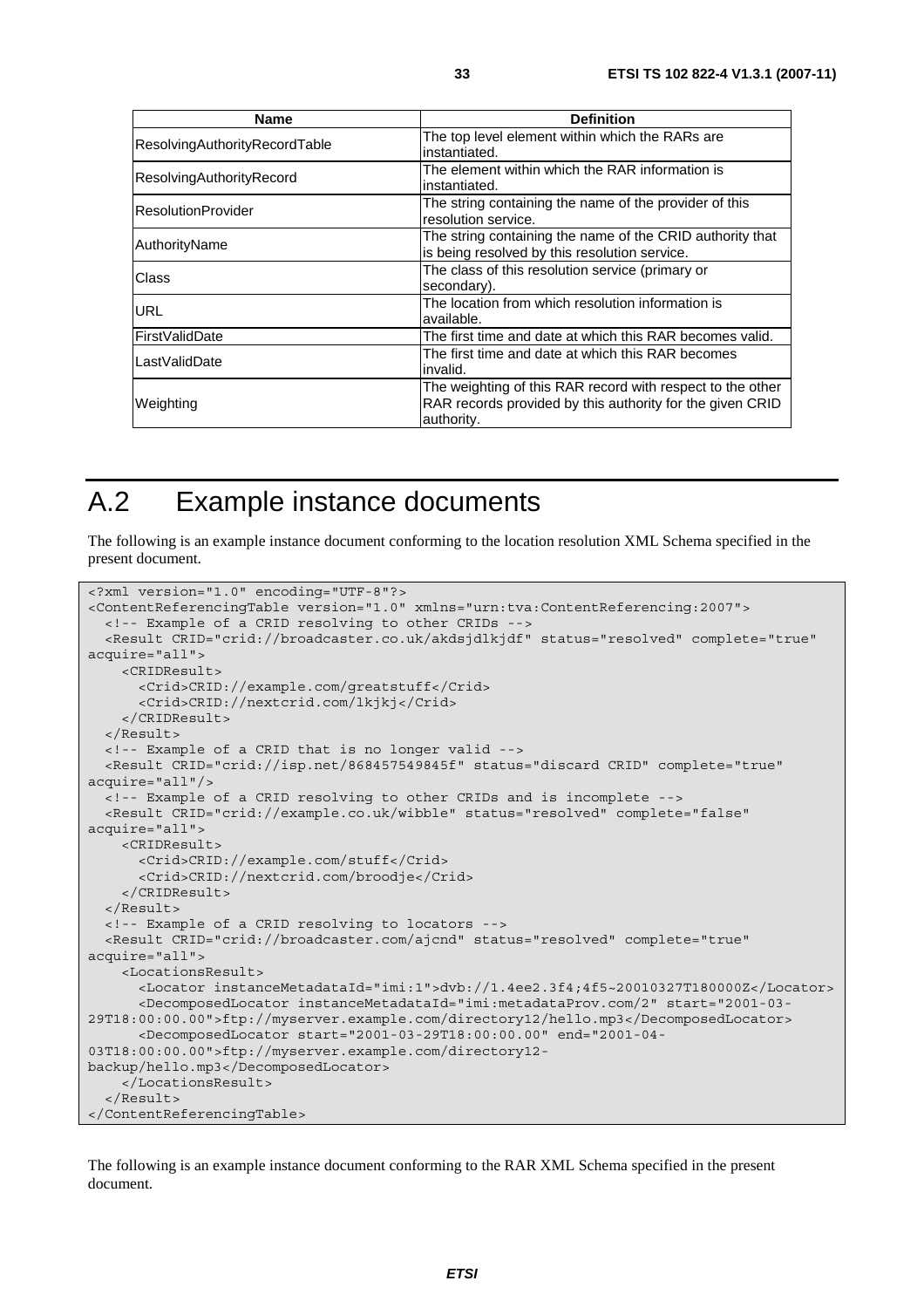| xml version="1.0" encoding="UTF-8" ?                                                                    |
|---------------------------------------------------------------------------------------------------------|
| <resolvingauthorityrecordtable xmlns="urn:tva:ResolvingAuthority:2007"></resolvingauthorityrecordtable> |
| <resolvingauthorityrecord></resolvingauthorityrecord>                                                   |
| <resolutionprovider>autnam.com</resolutionprovider>                                                     |
| <authorityname>autnam.com</authorityname>                                                               |
| <class>primary</class>                                                                                  |
| <versionnumber>1000</versionnumber>                                                                     |
| <url>http://www.autnam.com/lr/</url>                                                                    |
| <firstvaliddate>2000-09-06T09:30:00Z</firstvaliddate>                                                   |
| <lastvaliddate>2000-09-28T18:00:00Z</lastvaliddate>                                                     |
| <weighting>1</weighting>                                                                                |
|                                                                                                         |
| <resolvingauthorityrecord></resolvingauthorityrecord>                                                   |
| <resolutionprovider>tva.resprov.com</resolutionprovider>                                                |
| <authorityname>autnam.com</authorityname>                                                               |
| <class>secondary</class>                                                                                |
| <versionnumber>1000</versionnumber>                                                                     |
| <url>http://www.resprov.com/lr/autnam</url>                                                             |
| <firstvaliddate>2002-09-26T09:30:00Z</firstvaliddate>                                                   |
| <lastvaliddate>2002-10-28T18:00:00Z</lastvaliddate>                                                     |
| <weighting>3</weighting>                                                                                |
|                                                                                                         |

 </ResolvingAuthorityRecord> </ResolvingAuthorityRecordTable>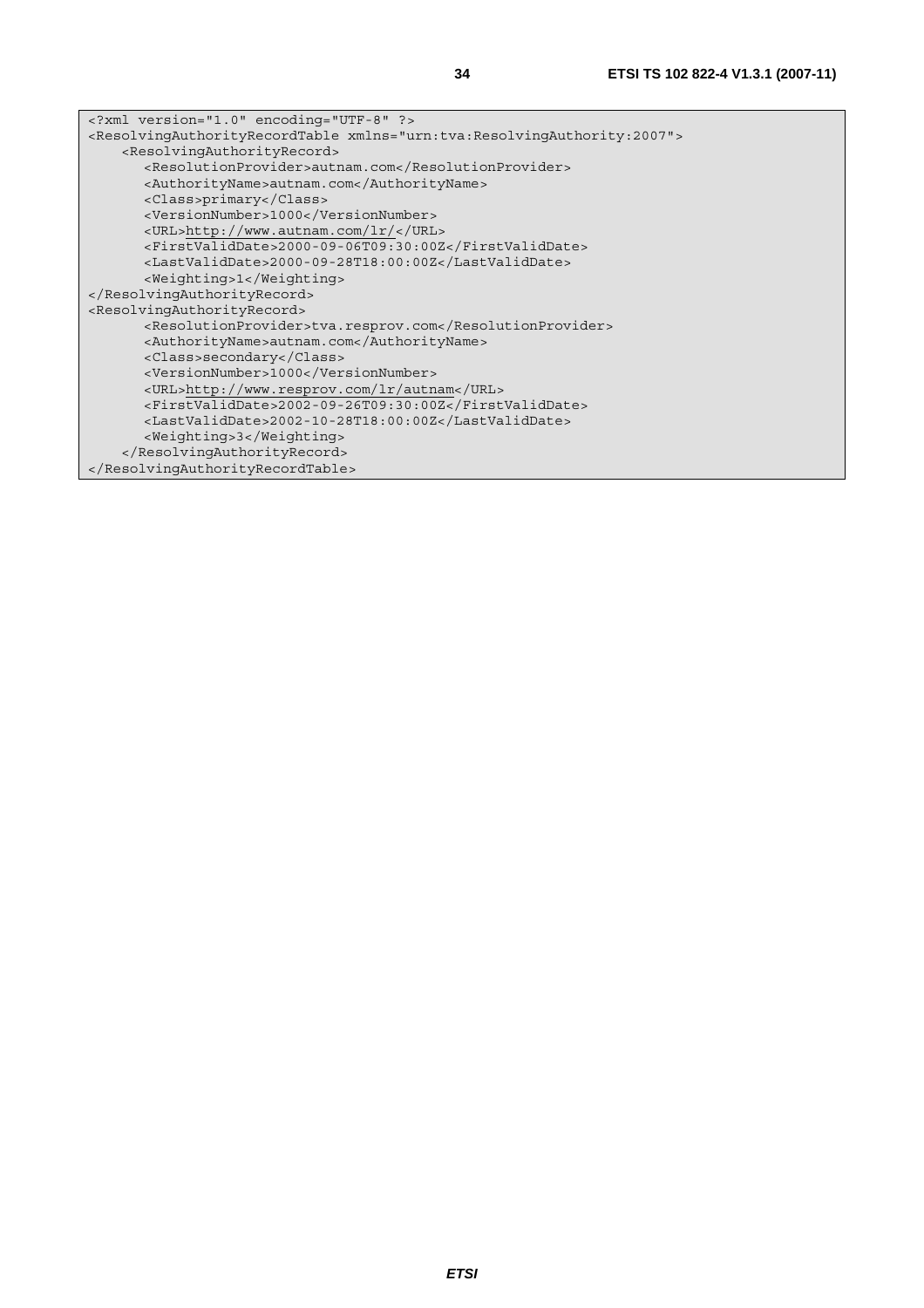# Annex B (informative): Example dynamic communication behaviour between a PDR and a remote location resolution server

The following is an informative description of how the dynamic communication behaviour between a PDR and a remote Location Resolution Server may be implemented on the PDR.

If the response to location request is "resolve again after a given date and time":

- 1) If the date and/or time is in the future: Wait until this date and time arrives. Wait for a further random amount of time before contacting the server.
- 2) Else If the date and time has already past: Wait for a random amount of time before contacting the server.

If the result from contacting the server again is that the re-resolve date and time is still in the past, double the range of the random delay from its current range and try again.

When delay  $\geq 1$  day, the PDR can either:

- a) Try each day.
- b) Continue doubling delay until delay  $\geq$  one week, at which point the delay stays fixed at one week.

Else If the LR server is unavailable:

Wait a random amount of time and then try again. If server is still unavailable, double the range of random delay from its current range and try again.

When delay  $\geq 1$  day, the PDR can either:

- a) Try each day.
- b) Continue doubling delay until delay  $\geq$  one week, at which point the delay stays fixed at one week.

Else If response is "CRID is unknown" and server type = secondary:

Wait for a random amount of time before contacting the server. If the result from contacting the server again is that the CRID is still unknown, double the range of the delay from its current range and try again.

When delay  $\geq 1$  day, the PDR can either:

- a) Try each day.
- b) Continue doubling delay until delay  $\geq$  one week, at which point the delay stays fixed at one week.

Else If response is "CRID is unknown" and server type = primary:

- Either: a) Assume CRID is invalid (as if LR server returns CRID = invalid).
- Or: b) Follow delay system above. After one day assume CRID is invalid.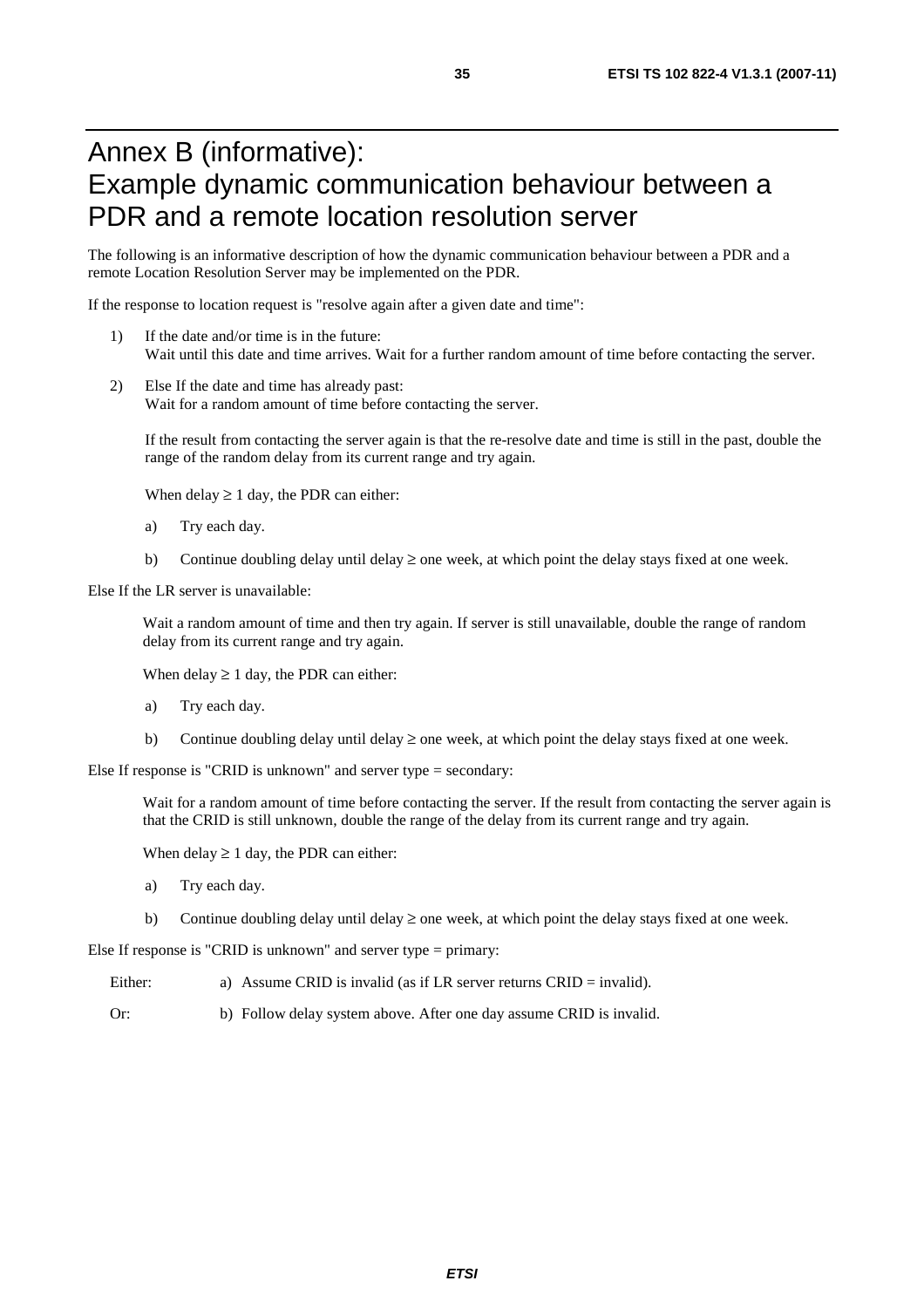# Annex C (normative): *TV-anytime* description schemes for content referencing

The *TV-anytime* DSs listed in the present document have been aggregated into several **xsd files identified by the Description Schemes' names**, forming the reference documentation, contained in archive ts\_10282204v010301p0.zip which accompanies the present document.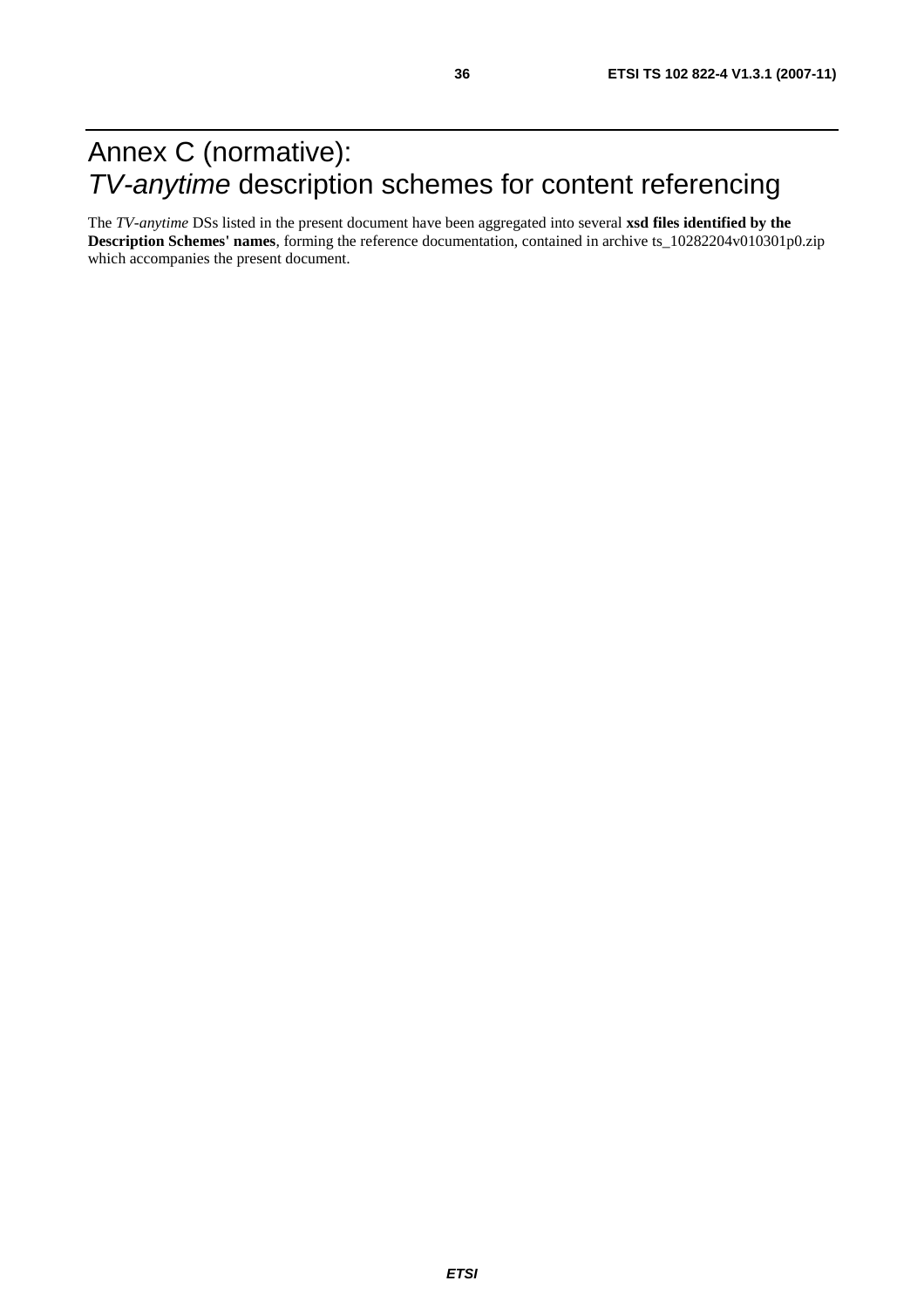# List of figures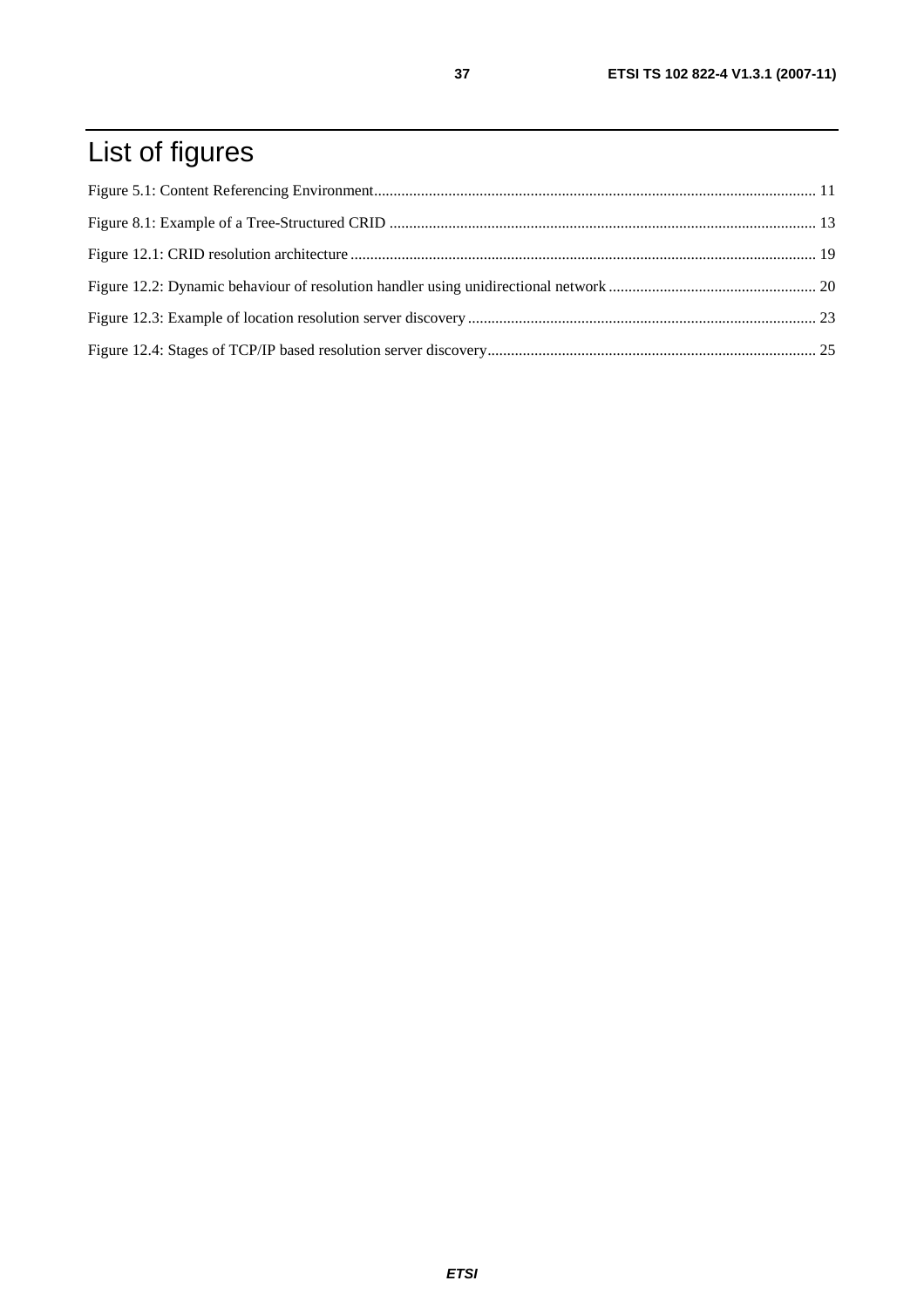# List of tables

| Table 10.3: Example of the same resolved CRID after a change in location identified by "imi:def.com/1"  16 |  |
|------------------------------------------------------------------------------------------------------------|--|
|                                                                                                            |  |
|                                                                                                            |  |
|                                                                                                            |  |
|                                                                                                            |  |
|                                                                                                            |  |
|                                                                                                            |  |
|                                                                                                            |  |
|                                                                                                            |  |
|                                                                                                            |  |